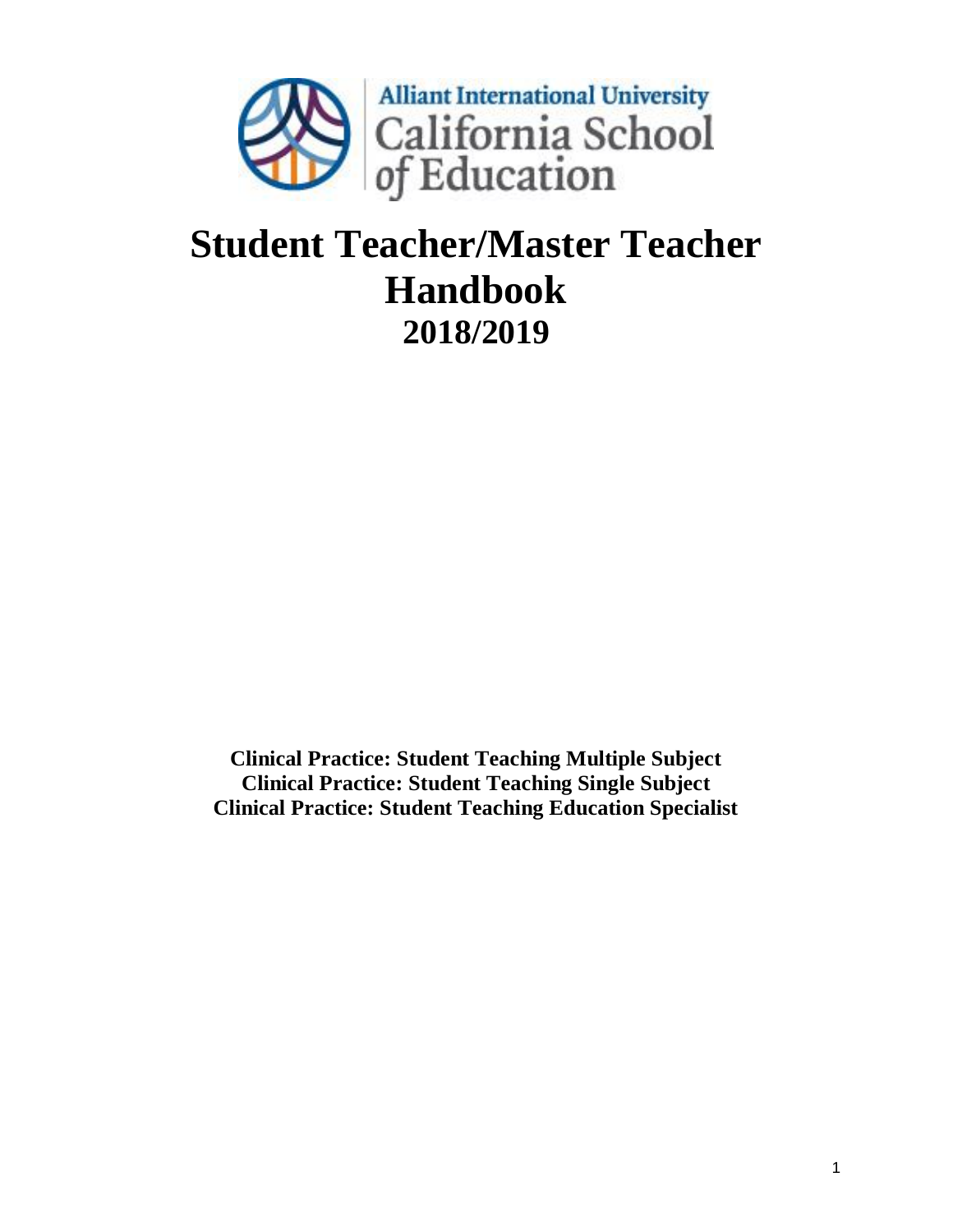Dear Student Teacher Candidate:

Welcome to a significant transition point in your professional development! You are entering one of the most challenging yet extremely satisfying professions.

Student teaching is the capstone experience and culmination of the preliminary teaching experience. Through this experience, you will demonstrate your professional competence in the California Teaching Performance Expectations (TPEs) and your ability to assume the multiple roles and complex responsibilities of a highly qualified educator.

Over the next two terms, you will be mentored by experienced practitioners. Your university mentor will provide reflective supervision through onsite observations and discussions and your master teacher will serve as a role model and guide your practice in his or her class or teaching situation. Student teaching is your opportunity to evaluate your practice, problem-solve concerns, and refine your instructional and other professional skills.

If you have any questions about your student teaching assignment or experience, please do not hesitate to contact the Clinical Practice Coordinator or your Student Advisor.

Our best wishes for a successful and enjoyable beginning to your chosen profession as a special educator.

Leah Felson University Field Experience Coordinator (415) 310-7596 lfelson@alliant.edu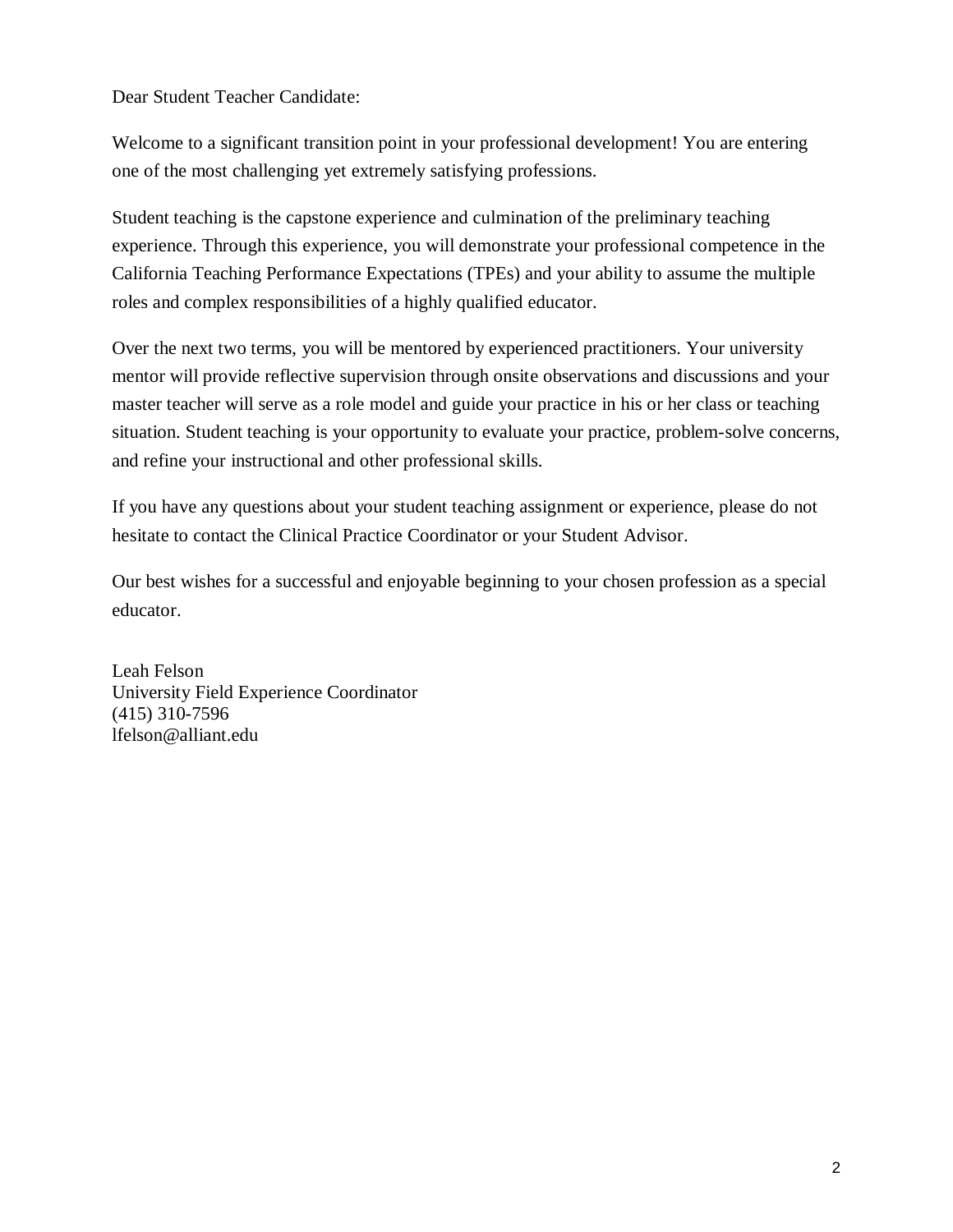# **About Alliant International University**

Alliant International University was founded on July 1, 2001, as the result of the combination of two Universities: Alliant University (formally California School of Professional Psychology) and United States International University. The decision to combine these two institutions was made based on the compatibility reflected in their respective missions and values. Alliant International University has campuses located in Los Angeles (Alhambra), Irvine, Fresno, Sacramento, San Francisco, and San Diego (Scripps Ranch).

## **University Mission Statement**

Alliant International University prepares students for professional careers of service and leadership and promotes the discovery and application of knowledge to improve the lives of people in diverse cultures and communities around the world. Alliant is committed to excellence in four areas:

- 1. **Education for Professional Practice**: Alliant's educational programs are designed to give students the knowledge, skills and ethical values they need to serve and lead effectively in a variety of professional settings. Alliant graduates are expected to achieve mastery of a body of knowledge and be able to apply that knowledge in professional practice in order to achieve desired and beneficial outcomes.
- 2. **Scholarship**: Scholarship in the Alliant context includes the discovery of new knowledge; the discovery of new applications of knowledge to solve practical problems; the integration of knowledge in new ways; and innovation in teaching knowledge and professional competencies.
- 3. **Multicultural and International Competence**: Alliant is an inclusive institution committed to serving diverse populations around the world by preparing professionals to work effectively across cultural and national boundaries, by increasing the number of professionals working in underserved areas, and by understanding and responding to the needs of diverse communities.
- 4. **Community Engagement**: Alliant's faculty, students, alumni and staff are dedicated to making a positive difference in the world through professional education and practice. We measure the success of our university in part by the impact we have, both directly and indirectly, on the welfare of individuals, families, organizations and communities.

# **The California School of Education (CSOE)**

Alliant International University offers a full spectrum of credential, certificate and degree programs designed to address the educational needs of all learners in the 21st century, from infancy and entry into P-12 education system through adult life. Each program integrates significant, evidence-based, data-driven educational concepts into coursework, focusing on what is successful in education for diverse populations. The California School of Education's mission and vision statements reaffirm our values and commitment to collaboration, diversity, and service to candidates, shared leadership, and the continuous support of the education profession.

**Mission**: CSOE prepares competent, confident, and conscientious educational leaders who will promote and empower personal growth, academic success, and professional achievement for all in a global society.

**Vision**: To develop and promote transformative educational experiences that optimize human potential.

**Goals**: The California School of Education has a set of overarching goals that drive the direction of the School's programs and internal and external operations: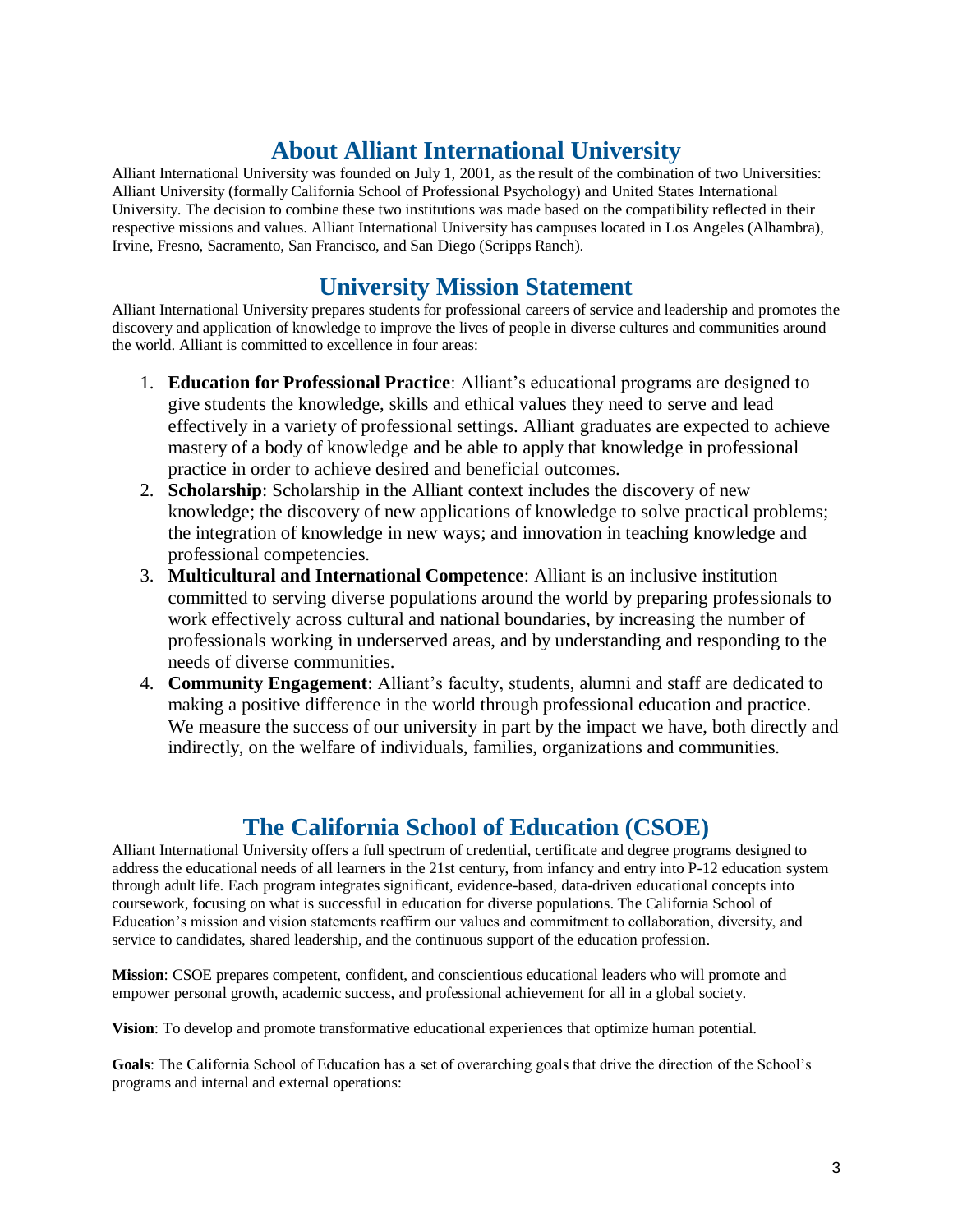- 1. To provide the education and training of well-rounded professionals who will serve local, national and global schools and organizations.
- 2. To engage and partner with communities to translate professional practice and research to meet education needs.
- 3. To promote an academic culture of support to develop and apply transformative approaches to solve complex societal challenges.
- 4. To develop analytic skills and sound judgment as applied to content and professional issues.
- 5. To make warranted and thoughtful decisions about curriculum issues, student-related concerns and leadership that relate to the conduct of the school and the profession.
- 6. To provide professional educational opportunities for those who aspire to leadership in education settings.
- 7. To prepare candidates to meet the needs of all learners.

### **Unit Guiding Principles**

CSOE's guiding principles are anchored in the belief that our mission is realized when our candidates are equipped with the skills to operationalize LEAD. LEAD stands for Leadership (L) Engagement (E) Application (A) and Dedication (D). As leaders, candidates demonstrate social responsibility, ethical action, and a commitment to be agents of change to improve the lives of their communities (L). We highlight for our candidates the value of authentic and collaborative engagement in advancing our communities (E). We train our candidates to be reflective professionals who incorporate theory into best practices; and utilize the knowledge, skills, dispositions, habits of inquiry, and technology that their preparation has honed (A). Courses and assignments are intentionally designed to engage experiences that promote the understanding of theories, concepts, principles, methodologies and approaches that candidates can readily utilize for practice. As candidates in both initial and advanced stages engage in observations, field experiences, and clinical practice, they provide service to their learners/clients, while simultaneously making instructional decisions that are grounded in educational research and/or theory (D).

- **L**= Leadership: Innovation with Accountability **E**= Engagement: Active Learning **A**=Application: Theory to Practice
- **D**=Dedication: Inclusive Excellence

### **Theoretical Framework**

CSOE is based on two main theoretical frameworks: Boyer's applied scholarship of learning and constructivist theory.

CSOE utilizes Boyer's model of the scholarship of application:

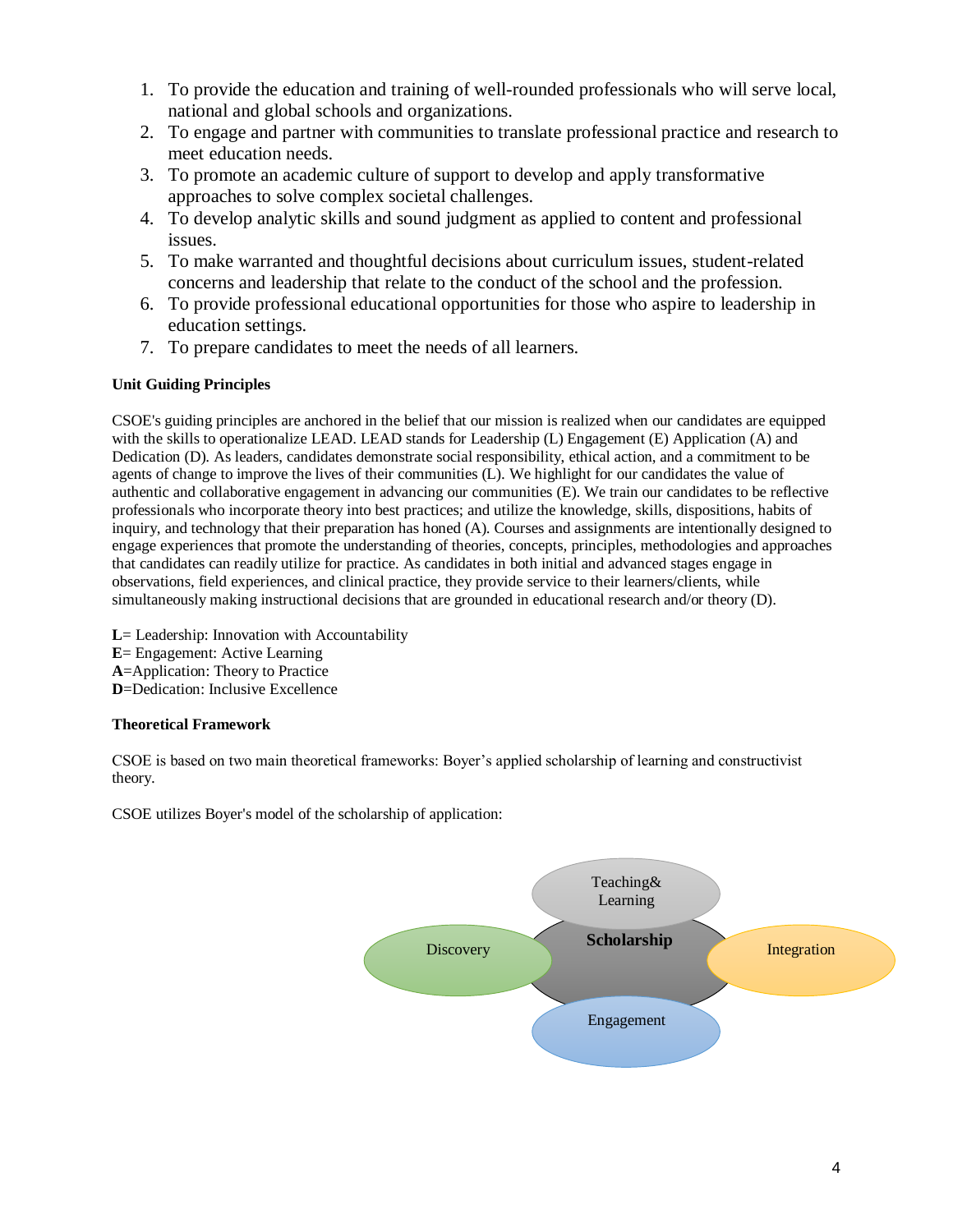Boyer (1990) asserted the need for all disciplines to move beyond traditional research to engage the full scope of academic work. He posits that in order to advance disciplines holistically and to obtain rewards for professional practice, research should encompass four critical areas:

Discovery - generating new and unique knowledge; Teaching - Faculty and candidates creatively build bridges between their own understanding and their students' learning; Application – Taking the new knowledge acquired and utilizing to solve society's problems; and Integration – Using collaborative relationships to uncover new knowledge among disciplines (Boyer, 1990).

These four aspects of scholarship are of paramount importance to CSOE. Each of the four areas informs the guiding principles of LEAD for CSOE.

*Scholarship of Discovery* (L, E, A, D): We subscribe to the centrality of the need to advance inquiry that produces the disciplinary and professional knowledge that frames our candidate preparation and training (Boyer, 1990). We ensure that our candidates are prepared to foster an environment that supports inclusive excellence with the commitment and understanding necessary to be responsive to all learners (D). Candidates acquire the ability to collaborate successfully (E) with parents, families, school districts, community members, faculty and staff in order to gain and maintain this disposition.

*Scholarship of Teaching* (L, E, A, D): CSOE subscribes to Boyer's model that underscores the notion of the scholarship of teaching as inquiry that produces knowledge to facilitate the transfer of the science and art of teaching, counseling and leadership from expert to novice. Thus we are very intentional in stewarding our mentoring relationships between faculty, school district master teachers, school site supervisors and our advisory boards. We view these relationships as critical to the transfer of teaching knowledge.

*Scholarship of Professional Practice* (A): Professional practice in CSOE is comprised of all aspects of the delivery of education, counseling, and leadership. Competence in practice is determined in school setting practicums and internships. Professional Practice is also the mechanism through which CSOE provides the environment and skills by which knowledge in the profession is both advanced and applied. In this segment, we also include the mentoring of candidates and leadership roles in developing practice. In all of the above, we highlight the scholarship generated through practice. Our Faculty and candidate professional certifications, degrees, and credentials and other specialty credentials demonstrate CSOE's attainments in this sphere.

*Scholarship of Integration* (L, E, A): In this sphere, faculty and candidates engage in the review and analysis of education policy, integrative models across disciplines, literature review and use all these to develop transdisciplinary educational programs and projects. Further, CSOE faculty are active and present at national and international conferences, serve on the leadership of professional organizations and contribute to journal articles. These are examples of how CSOE demonstrates the scholarship of integration. The guiding principles and candidate competencies are framed with the understanding that effective learning environments are social and collaborative in nature (Vygotsky, 1978).

The second theoretical underpinning for CSOE is constructivism. We concur with the assertion that our candidates and their students are active makers of meaning, rather than passive absorbers of knowledge (Dewey, 1944; Vygotsky, 1962; Brosio, 2000).

We expect our candidates to engage social constructivism by utilizing existing knowledge, interests, attitudes, and goals to select and interpret available information. Our faculty recognize the insider knowledge our candidates' bring to our courses and provide the environment for them to utilize their uniquely personal knowledge to create meaning as they integrate these knowledge bases with their diverse cultural, ethnic, social, and economic circumstances through analysis, reflection, and research.

We model a humanistic learning environment that encourages critical inquiry to connect learners with one another (Rodgers, 2002; Greene, 2000; Palmer, 1998; Sergiovanni, 1999). Faculty members create caring environments where candidates are encouraged and supported to reach beyond themselves and to engage various points of view, diversity of ideas and practices.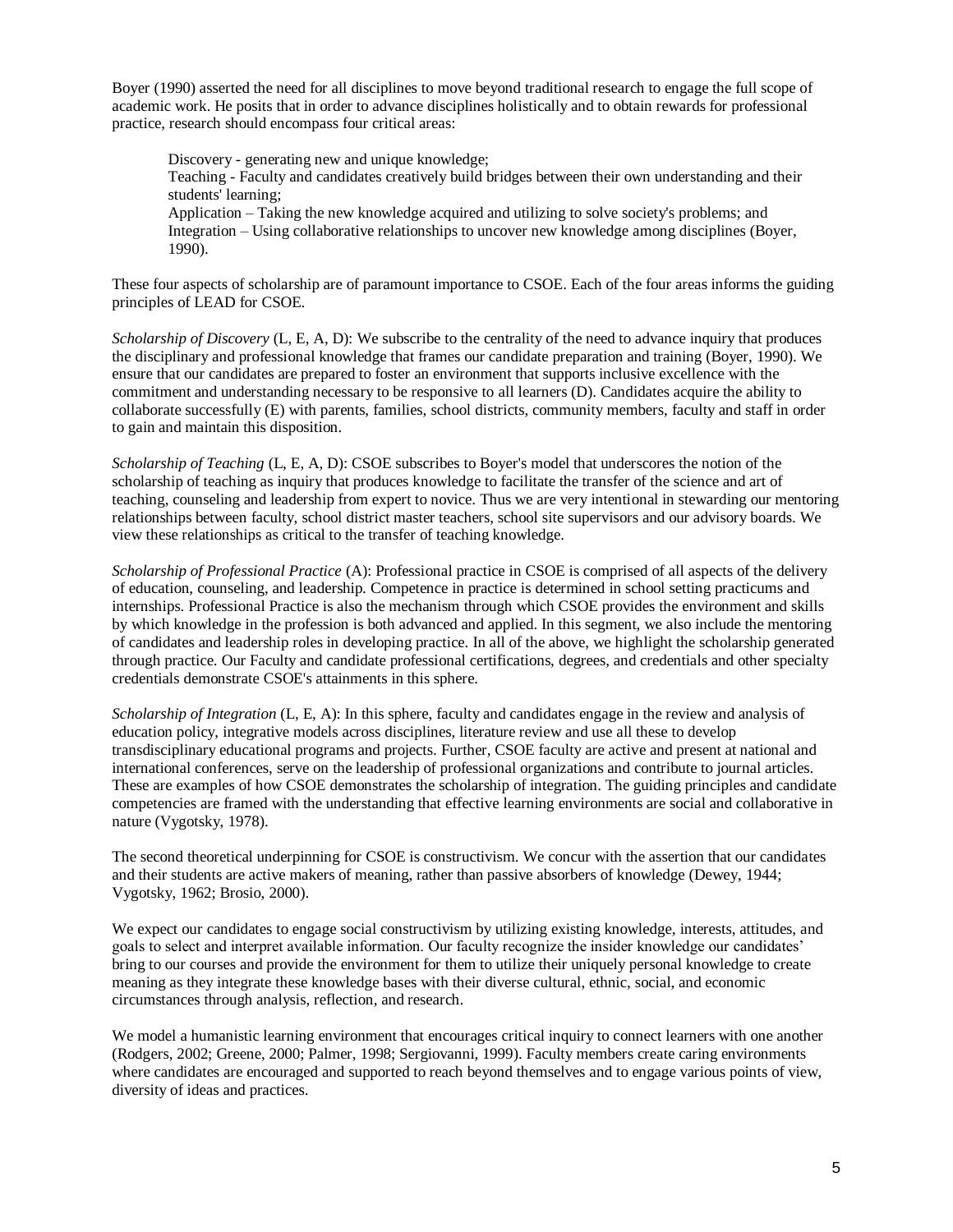|                           | <b>Finding Who and What You Need</b>                                                |                     |                              |  |  |  |  |  |
|---------------------------|-------------------------------------------------------------------------------------|---------------------|------------------------------|--|--|--|--|--|
| <b>Name</b>               | <b>Position</b>                                                                     | <b>Phone Number</b> | <b>Email</b>                 |  |  |  |  |  |
| Dr. Stephen Cochrane      | Statewide Program<br>Director of Special<br>Education                               | $(858)$ 414-0634    | Stephen.cochrane@alliant.edu |  |  |  |  |  |
| Dr. Sonja Arnak           | Statewide Program<br>Director of Teacher<br><b>Education and MAE</b><br>in Teaching |                     | Sonja.arnak@alliant.edu      |  |  |  |  |  |
| <b>Credential Analyst</b> | <b>Credential Analyst</b>                                                           |                     | Csoe.credentials@alliant.edu |  |  |  |  |  |
| Lisa Mauricio             | <b>Teacher Education</b><br>Professor                                               | $(562) 652 - 2368$  | Imauricio@alliant.edu        |  |  |  |  |  |
| Leah Felson               | University Field<br>Placement<br>Coordinator                                        | $(415)$ 310-7596    | lfelson@alliant.edu          |  |  |  |  |  |
| <b>Beverly Palley</b>     | TPA Coordinator and<br>Associate Professor<br>for Teacher Education                 |                     | bpalley@alliant.edu          |  |  |  |  |  |
| Willow Pergl              | Student Advisor-<br><b>Education Specialist</b>                                     | $(858) 635 - 4435$  | Willow.pergl@alliant.edu     |  |  |  |  |  |
| Gail Sullivan             | <b>Student Advisor-</b><br>Single Subject<br>Candidates                             | $(858)$ 635-4421    | Gail.sullivan@alliant.edu    |  |  |  |  |  |
| Celia Lopez               | Student Advisor-<br>Multiple Subject                                                | $(626)$ 270-3311    | clopez@alliant.edu           |  |  |  |  |  |

# **Finding Who and What You Need**

### **Web Resources**

### **Education Links**

- **AmeriCorps:** <http://www.americorps.gov/>
- **CA Commission on Teacher Credentialing**: http://www.ctc.ca.gov/
- **CA Student Aid Commission, APLE Program:** <http://www.csac.ed.gov/doc.asp?id=111>
- **CBEST:** <http://www.cbest.nesinc.com/>
- **CSET:** <http://www.cbest.nesinc.com/>
- **Job Search:** www.edjoin.org
- **RICA (Reading Instruction Competence Assessment):** [www.rica.nesinc.com](http://www.rica.nesinc.com/)
- **Teach California:** <http://www.teachcalifornia.org/>
- **Teaching Foundations Examination:** [www.ets.org](http://www.ets.org/)
- **Teach Grant:** <http://studentaid.ed.gov/PORTALSWebApp/students/english/TEACH.jsp>

### **Alliant website:** [www.alliant.edu](http://www.alliant.edu/)

- **Quick links** for web and portal click gold box that says "Student and Faculty Portal" and then look on the right side of the page that opens.
- **Academic Calendar:** calendar.alliant.edu
- **Alliant Library:** http://library.alliant.edu/
- **Course Catalog**: www.alliant.edu/catalog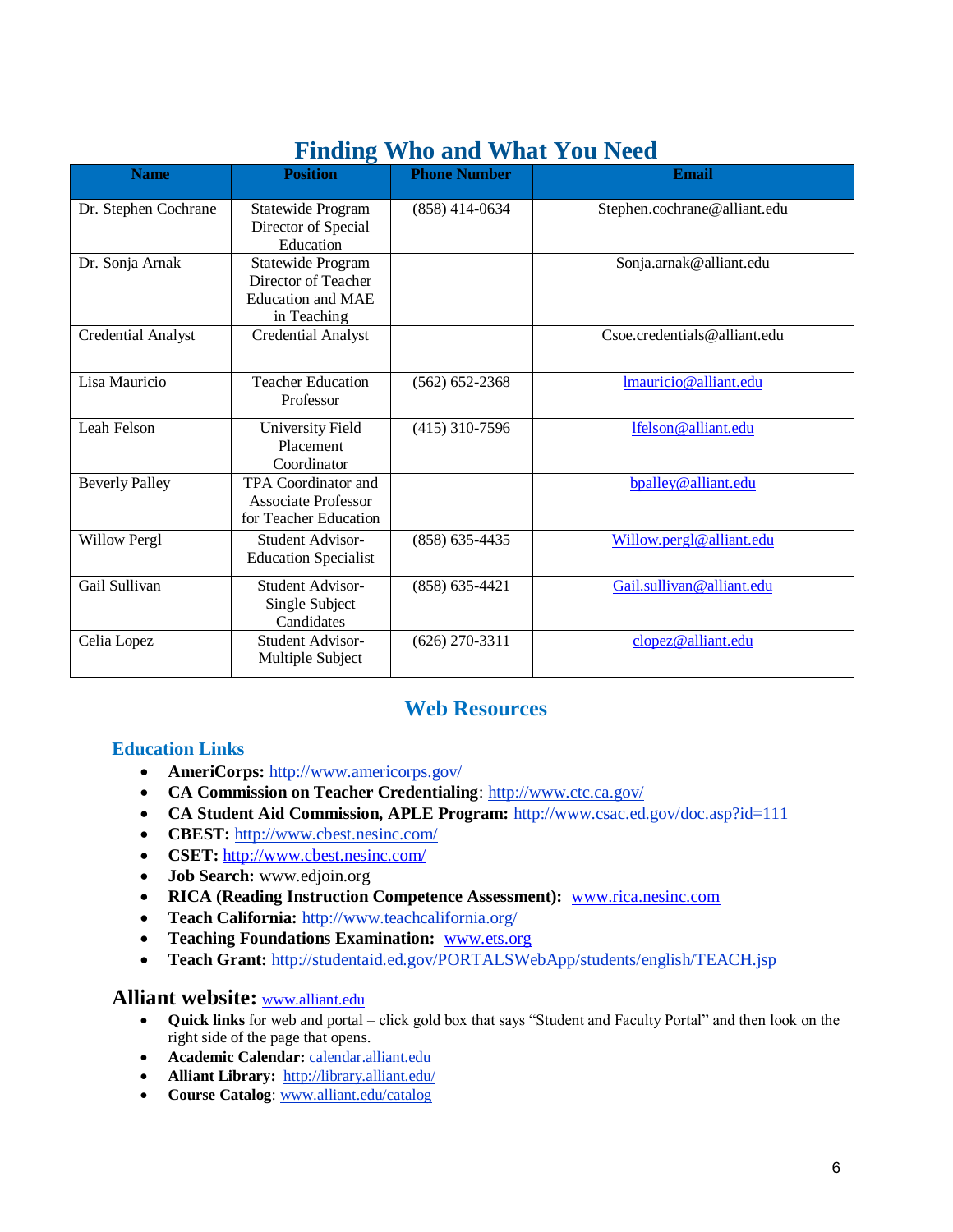- **Financial Aid:** www.alliant.edu/finaid
- **People Finder:** A search engine to find staff and faculty emails and phone numbers can be found at the top of the Quick links page[: http://www.alliant.edu/wps/portal](http://www.alliant.edu/wps/portal)
- **Alliant Registrar:** (Forms for address change, name change, leave of absence, web registration instructions, withdrawal from university: [www.alliant.edu/registrar/](http://www.alliant.edu/registrar/)
- **Teachers***CHOICE* **teacher candidates' & TPA website**: [http://alliantteacherschoice.com](http://alliantteacherschoice.com/)
	- o Scroll to bottom of page and click the link that says "Current Students: Click here for [California Teaching Assessment"](http://www.alliant.edu/wps/wcm/connect/website/Home/About+Alliant/Schools+%26+Colleges/Shirley+Hufstedler+School+of+Education/Information+for+Current+Students/)

### **IT Help**

If you need further assistance, contact the Helpdesk at (858) 635-4357 o[r helpdesk@alliant.edu.](mailto:helpdesk@alliant.edu) 

### **What is Student Teaching?**

Student teaching is both a learning experience and a time when your professional competencies will be evaluated. During this supervised fieldwork assignment, you will be expected to develop and showcase your skills as a teacher until you are able to successfully plan and implement all the learning experiences for the students in your classroom or on your caseload.

It is important that you have a solid understanding of the expectations as you begin your student teaching assignment. The purpose of this handbook is to clarify the requirements for student teaching, and to delineate the roles and responsibilities of the student teaching team.

Please take the time to familiarize yourself with the guidelines and policies in this notebook.

Understanding these guidelines will help make your student teaching a positive and successful experience.

### **The Student Teaching Team**

The student teaching team is made up of three members, each with a critical role to play in the success of the student teaching experience.

1. The student teacher: a teacher credential candidate who has been cleared to student teach by the Credential Office.

2. The master teacher: a credentialed teacher who provides guidance, support, and reflective supervision to the student teacher.

3. The university mentor: a university faculty member who collaborates with the master teacher and the student teacher to provide feedback, reflective supervision, and guidance to the student teacher.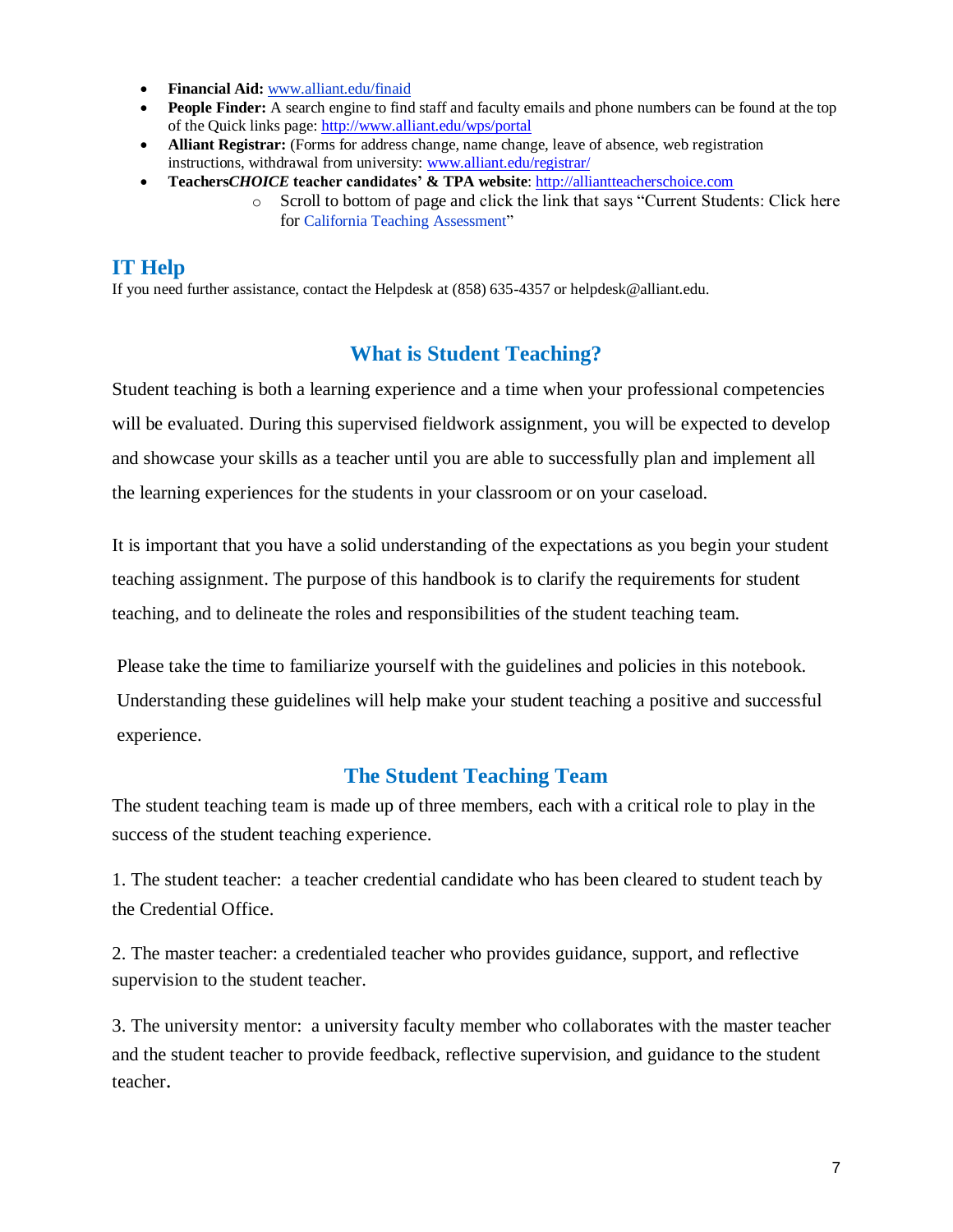### **Student Teaching Partners:**

*A. Student Teacher –Candidate:* When the Teacher Preparation Program Candidate has completed all program requirements for Candidacy; he/she is eligible for Student Teacher Placement.

*B. Master Teacher:* The Student Teacher – Candidate is placed with a Master Teacher during the student teaching field placement. This site Master Teacher is eligible to guide the field service of the Student Teacher based on designated criteria.

*C. Local School Administrator:* Either the building principal or assistant principal serves as liaison between the University placement and the Master Teacher. Through discussion and negotiation with the University Mentor, the local school administrator recommends a building teacher to serve, as appropriate, as the designated Master Teacher. Selection of a Master Teacher is the initial responsibility of the local school administrator, supporting a match between Student Teacher and Master Teacher

*D. University Mentor:* The University Mentor is a representative of the University, working with the Student Teacher to advance competency and pedagogical practice. The University Mentor observes the assigned Student Teacher three (3) times in the classroom. Each observation is preceded by a planning conference and followed by a post-observation conference. Assessment of student teaching is provided by the University Mentor.

*E. University Field Coordinator:* Placement of each student teacher is in collaboration with the University Mentor.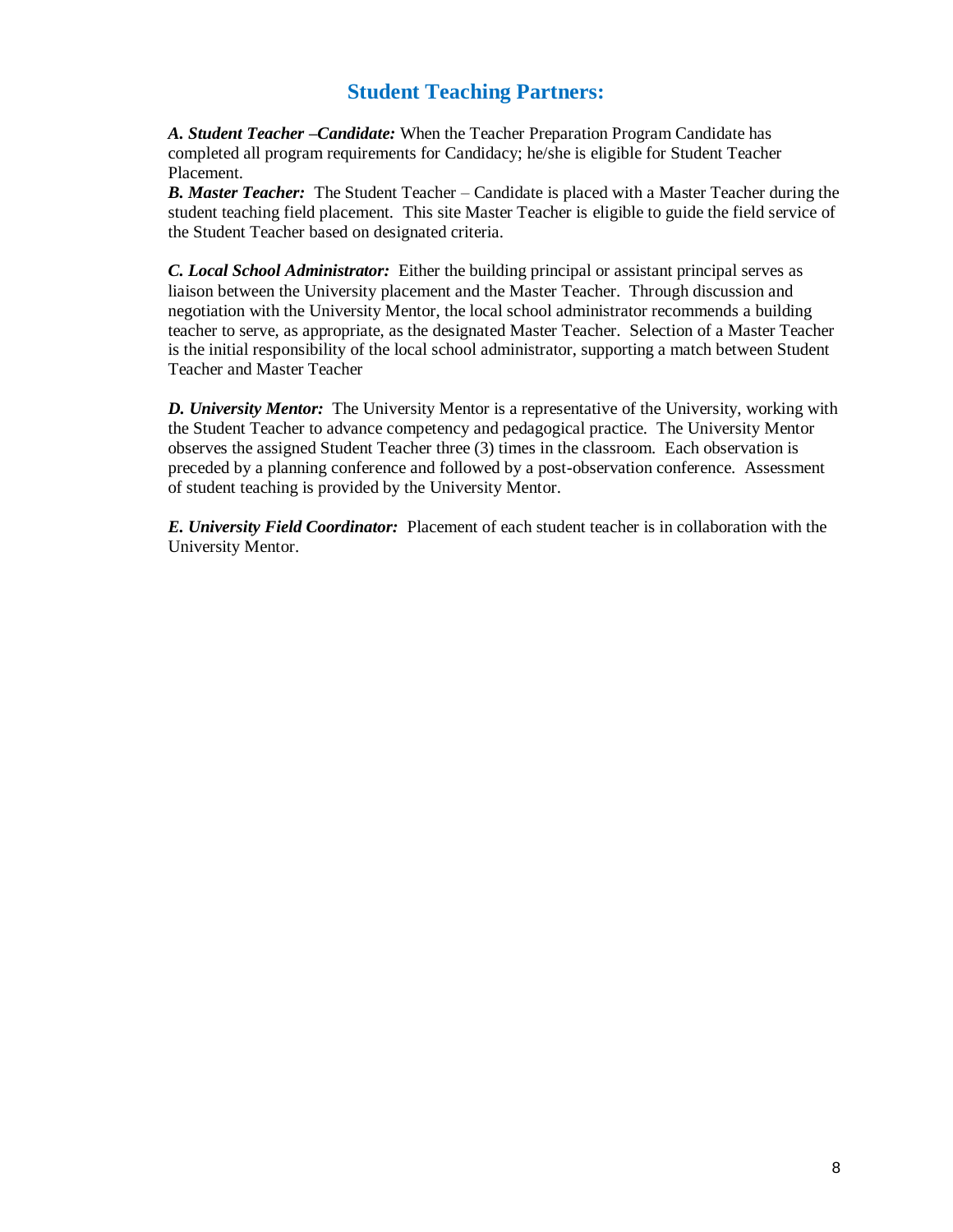

Remember, first impressions can last a lifetime! The following will help you in your new role as a Student Teacher.

### **Appearance and Attire**

- Avoid wearing jeans or very casual clothing unless the activities of the day specifically call for it.
- Wear shoes appropriate to the workplace. Rubber flip-flops are not appropriate or safe.
- Do not wear clothing that exposes the midriff or lower back. Avoid halter-tops, spaghetti straps and shorts or short dresses. Avoid t-shirts with inappropriate logos. If you present
- Always keep in mind that teachers are role models for the students they teach.
- Student Teachers should be forthright in discussing strengths and weaknesses, areas of confidence and areas of anxiety, expectations and fears, with their respective teams. Keep in mind that the Cooperating Teacher and University Supervisor will be of greater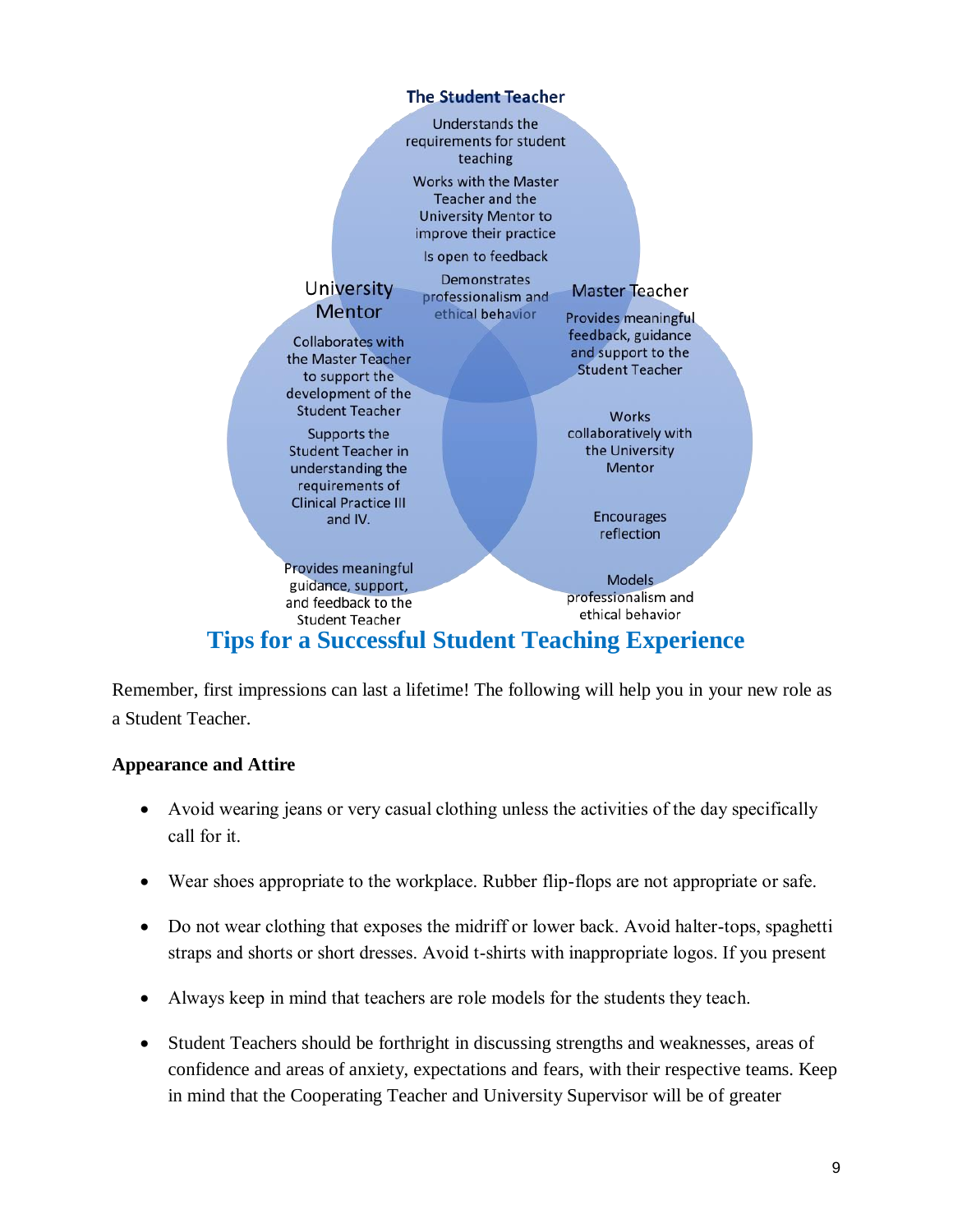assistance if the Student Teacher is open, flexible, able to accept constructive feedback, and willing to take risks to extend his/her teaching repertoire.

- Student Teachers should arrive at their placement sites well before the start of the school day and stay until well after it ends each day in order to experience the school's culture and the lives of teachers. For the same reason, Student Teachers should attend and volunteer to supervise school events, as appropriate.
- All members of the triad should agree on the timeframe in which the Student Teacher takes over classroom responsibilities.
- Student Teachers should dress and behave professionally.
- Student Teachers should learn and use all students' names as early in the semester as possible.
- Student Teachers should be courteous to all school staff.

# **What to Expect from Student Teaching**

- Student teaching is a full day, Monday-Friday
- Student Teachers, Master Teachers, and University Mentors should be in close communication to determine when the Student Teacher should become fully responsible for each of the three classes. This enables the Student Teacher to assume classroom responsibilities at a pace consistent with his/her developmental readiness.
- The other two periods of the Student Teacher's day are for preparation, observation, and consultation. During this time, Student Teachers engage in a variety of activities, which include teaching informally or assisting the Master Teacher, observing other classes (including classes outside the Student Teacher's subject area), preparing lesson plans and materials, reading, assessing, and correcting student work, assisting with school activities, and conferencing with the Master Teacher and the University Mentor.
- The Student Teacher must demonstrate the ability to teach and communicate with students that are ethnically and culturally diverse. Split placements may be assigned to ensure that the Student Teacher has the opportunity to work in diverse settings. Split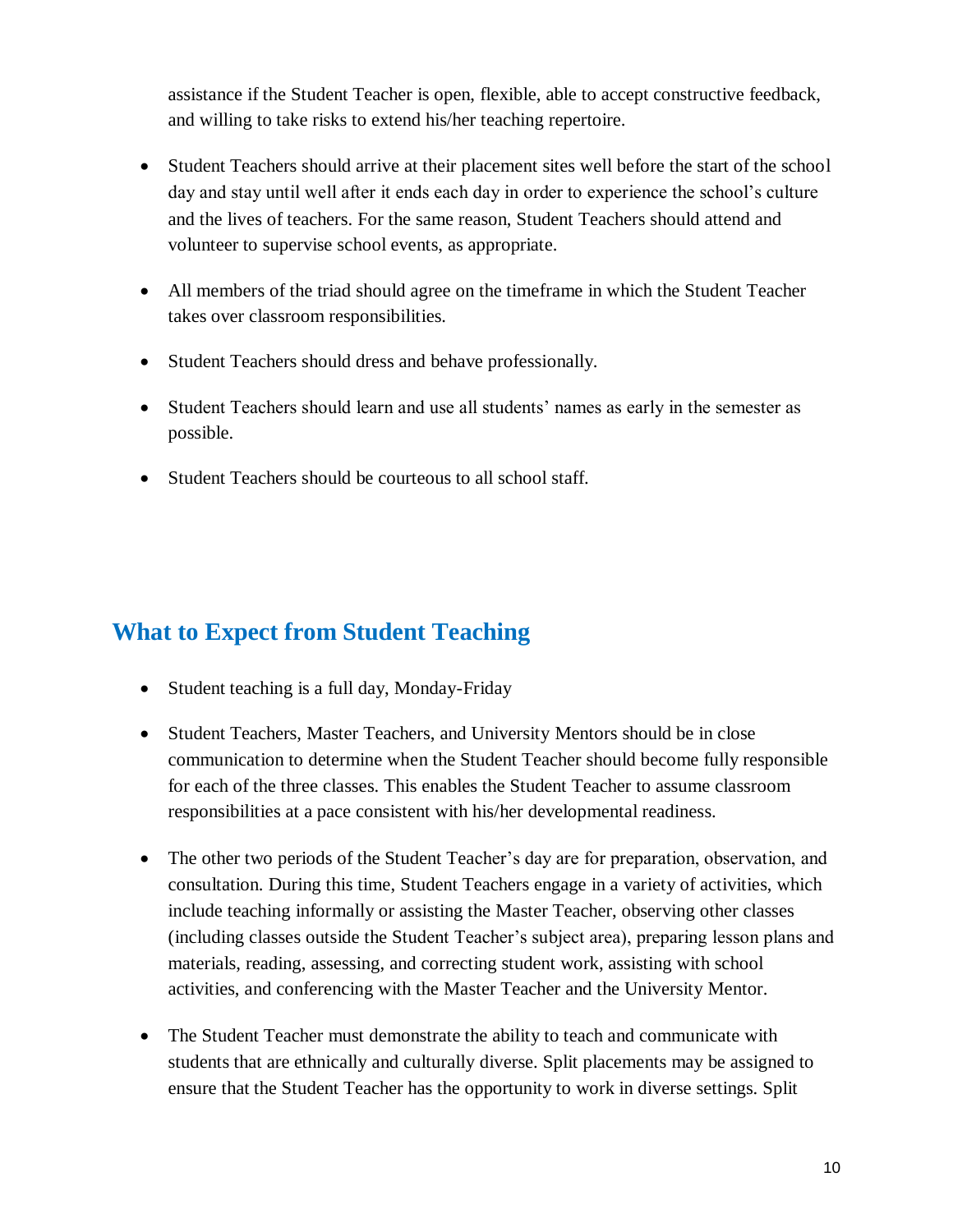placements are student teaching assignments divided between different schools varying in demographic make-up.

- Student Teachers should note that the university calendar may not coincide with the district calendar. Student Teachers are required to follow the calendar at his/her teaching site and are expected to finish the entire term. Alliant's university calendar may not coincide with the district calendar, i.e., student teaching begins and ends when the placement school begins and ends its term without regard Alliants' vacation periods. Student Teachers must complete a full 16 weeks of student teaching (or two eight weeks terms).
- 100% attendance is required and expected from all Student Teachers.
- It is the Student Teacher's responsibility to notify the Master Teacher well in advance if s/he must miss a day of student teaching.

# **Criteria for Student Teaching Placement**

- Placement identification, selection, and monitoring is the responsibility of the University Field Coordinator, in collaboration with the local school district and school administrator, with appropriate consideration for the needs and responsibilities of the Student Teacher and Master Teacher.
- The selected school placement site must effectively implement State adopted academic core curriculum and standards.
- The selected school placement site must be accredited by the State of California
- The selected school placement site must have a culturally diverse student population of at least 10% in each of the following categories, Special Education, ELL and Low Socio-economic status.
- Student Teachers are encouraged, during their two, eight week terms of placement, to be placed in two different teaching settings, if appropriate.
	- o Multiple Subject Candidates will be placed in classrooms settings, which include two or more of the following grade clusters: K-2 and 3-6. Documented fieldwork experience with beginning readers is required.
	- o Single Subject Candidates will be placed in classroom settings in two or more subjectspecific teaching assignments that differ in content and/or grade level in the following grade clusters: 7-9 and 10-12. A minimum of three academic periods a day is required.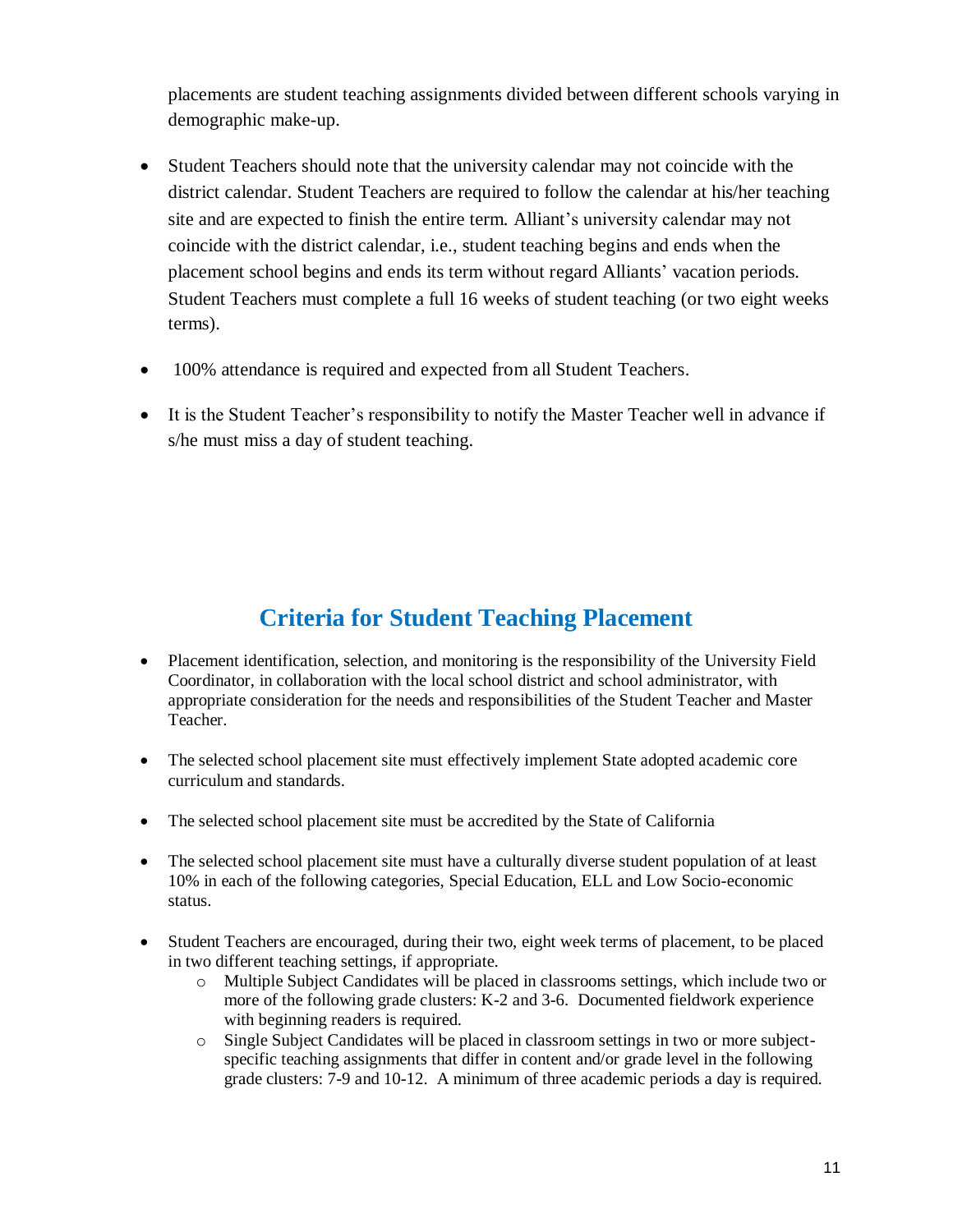Student Teachers are required to do one period of observation and one period of preparation per day.

o Observation in ESL, AVID, SDAIE, and special needs classrooms is strongly encouraged.

### Requirements of Master Teacher:

The local school administrator will, in consultation with the University Field Coordinator, appropriately place Student Teachers as guided by this handbook. The local school administrator will assure the receiving Master Teacher:

- Has a minimum of three years experience as a credentialed teacher in California.
- Is credentialed in the parallel field(s) sought by the Student Teacher.
- Is familiar with and gives evidence of exemplary implementation of the state adopted academic curriculum content standards, Common Core State Standards, and the Teacher Performance Expectations.
- Gives evidence of effective development and implementation of classroom management strategies.

### Length and Time of Student Teaching:

#### *Elementary*

Under the direction of the Master Teacher, each Elementary Student Teacher should do the following: (after required observations and participation)

- Teach at least 8 weeks in a lower-grade level placement (K-2).
- Teach at least 8 weeks in an upper-grade level placement (3-6).
- Progressively go from "observer" to having full responsibility for running the classroom over each 8-week period. It may be the case that one student teacher will progress towards being able to assume full control of the classroom at a faster pace. Nonetheless, each candidate should be given the opportunity to experience full control of the classroom during each 8-week period.

#### *Secondary*

Under the direction of the Master Teacher each Secondary Student Teacher should do the following:

- Spend at least 16 weeks in a junior or senior high school working with one or more Master Teachers.
	- Teach at least 8 weeks in a lower-grade level placement (7-9).
	- Teach at least 8 weeks in an upper-grade level placement (10-12).
	- **•** Progressively go from "observer" to taking full control of teaching the equivalent of 3 separate periods. It may be the case that one Student Teacher will be able to experience full control sooner than others. Nonetheless, each candidate should assume full responsibility for teaching three periods within the final two weeks of each placement.

### *Education Specialist*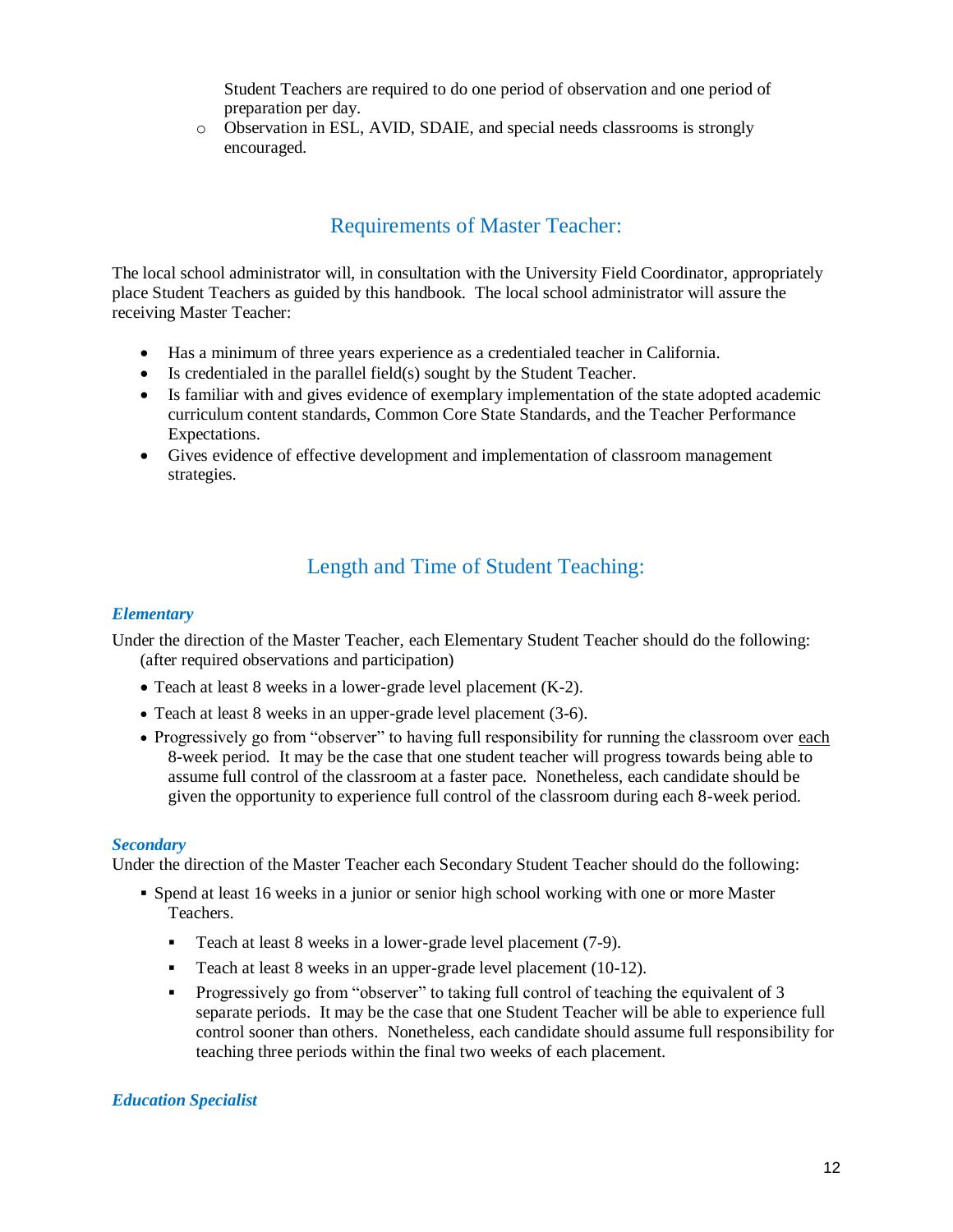Under the direction of the Master Teacher, each Elementary Student Teacher should do the following: (after required observations and participation)

- Teach at least 16 weeks in two different placements
	- o For example: One eight weeks in elementary and one in secondary, or one set of eight weeks in an inclusion setting and the second eight weeks in a special day class setting.
- Progressively go from "observer" to having full responsibility for running the classroom over each 8-week period. It may be the case that one student teacher will progress towards being able to assume full control of the classroom at a faster pace. Nonetheless, each candidate should be given the opportunity to experience full control of the classroom during each 8-week period.

**Student teaching is the most important experience in your professional preparation. University and school personnel work as a support team to assist in your success.**

# Working with Your Master Teacher and University Mentor

The roles of your Master Teacher and University Mentor are to provide you with models of good instruction, support as you transition to your teaching responsibilities, constructive feedback, and informed evaluations.

- You should strive to establish a productive working relationship with both.
- Be open about your needs, flexible in your teaching and willingness to draw on their experience and expertise.
- Take the initiative in drawing upon their assistance, particularly in areas in which you do not feel strong.
- Their job is to aid, guide, and support you.
- Respond to emails from your Master Teacher and University Mentor in a timely and professional manner.
- This is a time for self-appraisal, analysis and reflection with a view toward continuing your improvement in teaching effectiveness.
- You should familiarize yourself with the evaluation (see Appendix G) prior to the start of the semester so that you understand the assessment criteria.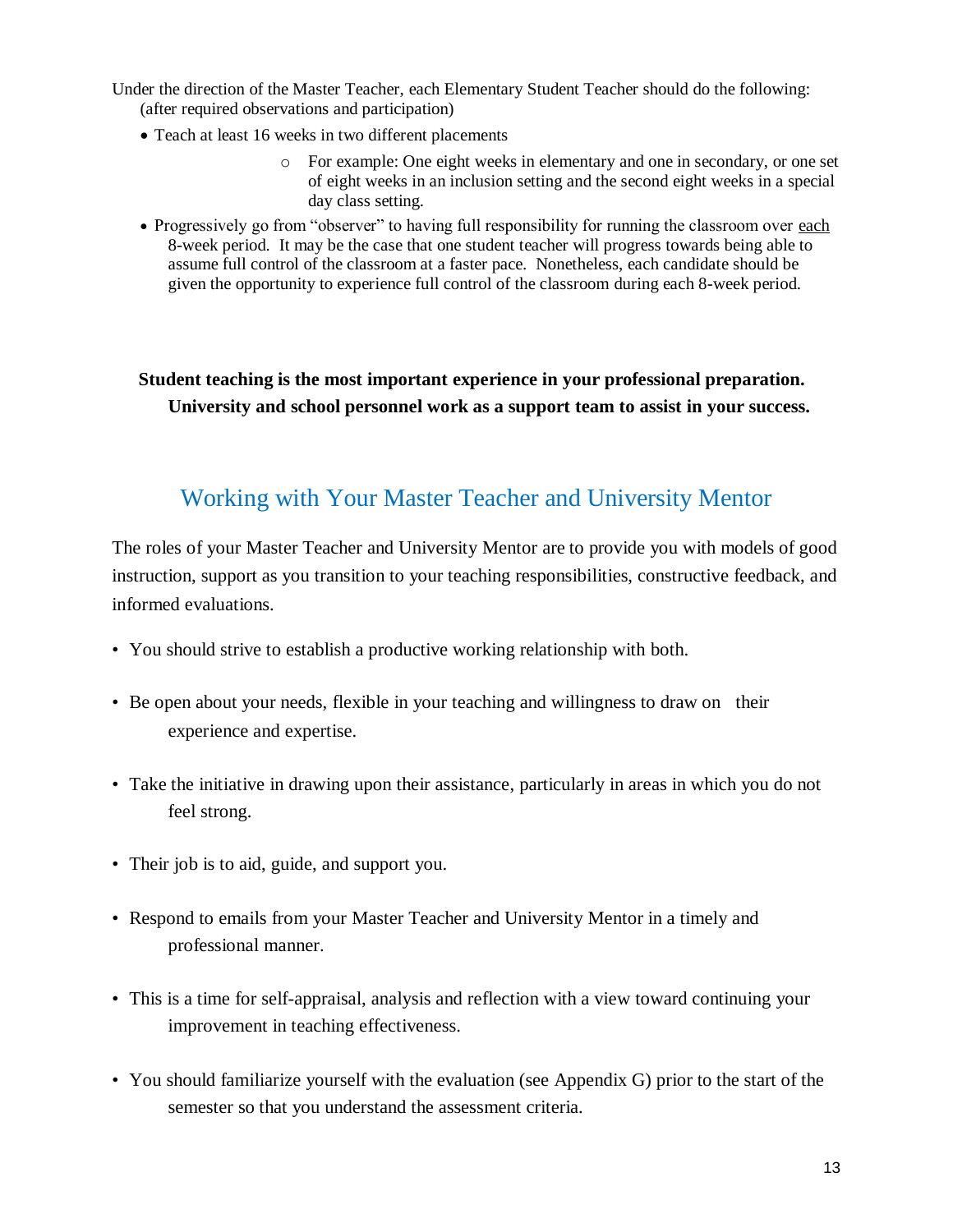• The performance areas and indicators on the evaluation form are closely linked to the California Teaching Performance Expectations.

- You will work with similar standards, the California Standards for the Teaching Profession, throughout your teaching career. The evaluation of your student teaching will be done from the perspective of you as a novice teacher. You will not be expected to perform these standards at the level of an experienced classroom teacher.
- Though you will be evaluated as a novice teacher based on your teaching performance, both your Cooperating Teacher and your University Supervisor will consider your potential as a prospective teacher. You will be expected to perform at a level of competence that will allow the program to confidently recommend you for your initial teaching credential.
- A self-assessment tool is provided in Appendix B. You should refer to this regularly as a way of assessing your growth and development over the course of the semester.

# **RESPONSIBILITIES OF THE STUDENT TEACHING PARTNERS**

### *THE STUDENT TEACHER*

- 1. Meet with your Master Teacher as early as possible after the teaching assignment has been made and review program expectations.
	- Utilize your School Handbook as a guide as you locate the public school facilities you will be using, e.g., library, textbook room, computer room, audio/visual supplies, work room, playground, cafeteria, etc.
	- Obtain a school faculty handbook, student handbook and/or substitute's handbook, and review administrative regulations, rules and routines.
	- Set-up Lesson Plan Book and File with Master Teacher.
	- Review the curriculum to be covered in the class.
	- Check out textbooks and other teaching materials.
	- Send your calendar of teaching days to your University Mentor and to the University Field Coordinator for approval.
- 2. Before teaching lessons**,** submit plans, using the California School of Education Lesson Plan Template, to Master Teacher for review. The lesson plan will also be shared with your University Mentor.
- 3. Contact the public school office or the Master Teacher, AND also the University Mentor, as far in advance as possible if you are going to be absent or late. Over five (5) absences will impact course grade. Over ten (10) absences will require an extension of the field placement.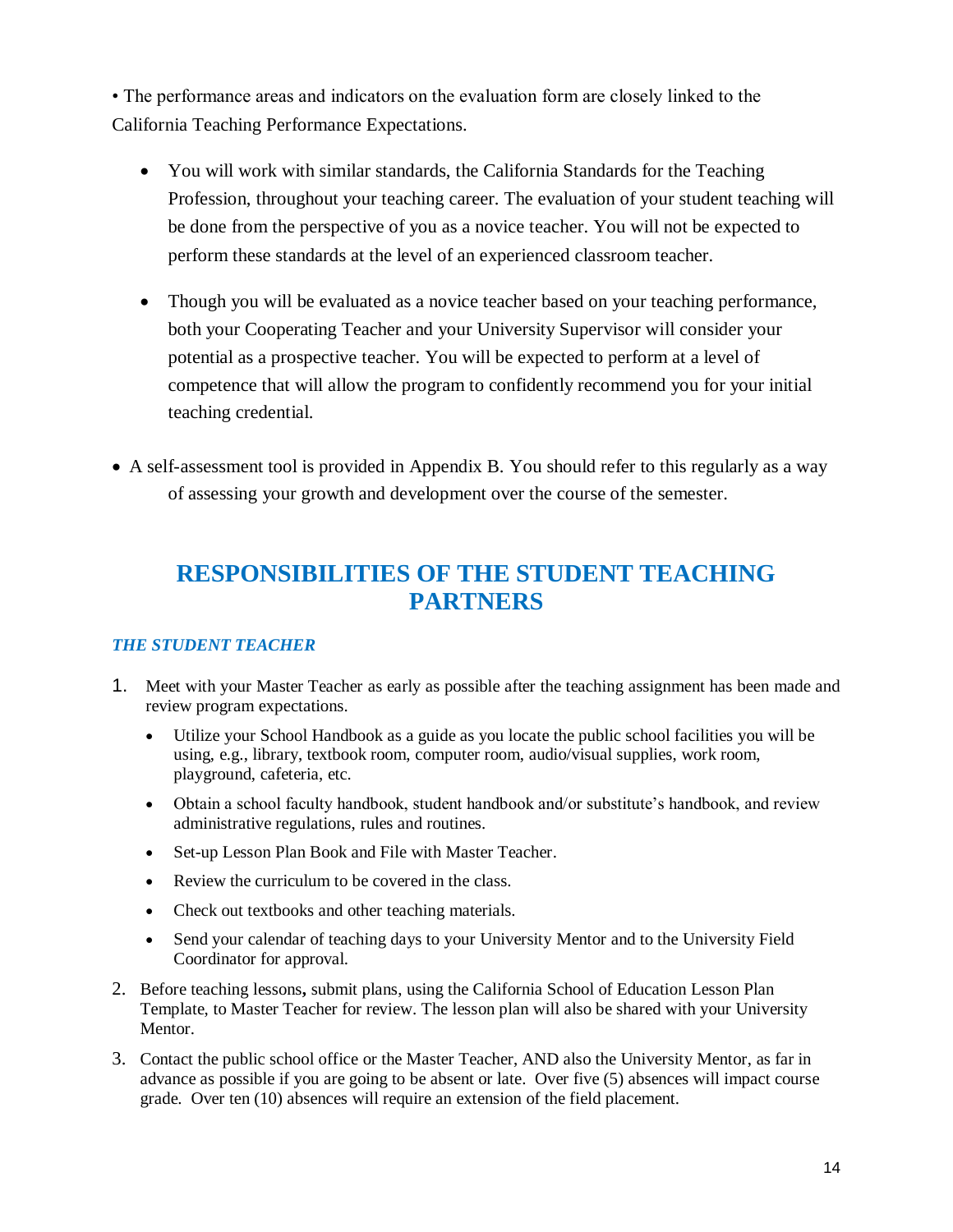- 4. With the planning assistance of your Master Teacher, observe other experienced teachers in their classrooms, preferably outside the grade level assignment.
- 5. Involve yourself in the total school program by attending, when feasible, school assemblies, faculty meetings, P.T.A. meetings, sports events, stage productions, parent conferences, etc.
- 6. Meet with your Master Teacher apart from class on a regular basis for instructional planning, critique, and feedback. Discuss upcoming lessons and daily activities.
- 7. Adhere to the Code of Ethics of The Education Profession: <http://www.cta.org/Press/CodeOfEthics> or [http://www.nea.org/code.html.](http://www.nea.org/code.html)
- 8. Be familiar with and demonstration competency in implementation of:
	- The California Common Core State Standards (CCSS)
	- The CCTC *Program Standards* [www.ctc.ca.gov/profserv/progstan.html](http://www.ctc.ca.gov/profserv/progstan.html)
	- The Teacher Performance Assessments: <http://www.ctc.ca.gov/educator-prep/TPA.html>
	- The Teacher Performance Expectations
- 9. Discuss with your Master Teacher the evaluation of students in the class.
- 10. Meet regularly with the University Mentor to discuss professional growth.
- 11. Engage often in self-evaluation and reflection and complete E-Journals as required.
- 12. Reflect on lessons (using the CSOE Lesson Plan Template) and discuss with your Master Teacher.
- 13. Abide by the regulations of the University and of the school district.
- 14. Communicate any concerns to your Master Teacher and/or University Mentor immediately.
- 15. Observe, develop and implement exemplary teaching skills as you gradually assume full responsibility for the classroom.
- 16. Perform all assigned tasks responsibly and promptly, meeting school deadlines.
- 17. Arrive at school and leave school exactly as regular teachers do. That is, keep a regular teacher's daily schedule.
- 18. Present well-developed lesson plans to your Master Teachers for review prior to teaching lessons, using the CSOE Lesson Plan Template.
- 19. Act, dress, and appear in a professional manner at all times.
- 20. Complete all coursework.

When in the role of teacher, your competency will be based on your implementation and successful demonstration of the *Teacher Performance Expectations.* Additional guidelines include:

- 1) Interact cordially and constructively with associates in the schools.
- 2) Volunteer for instructional, extra-curricular and maintenance tasks.
- 3) When confronted with a criticism, respond constructively.
- 4) Demonstrate knowledge of subject matter through clarity of presentations.
- 5) Prepare daily lessons that reflect an understanding of students as well as learning theory and methodology.
- 6) Make expectations explicit to the students.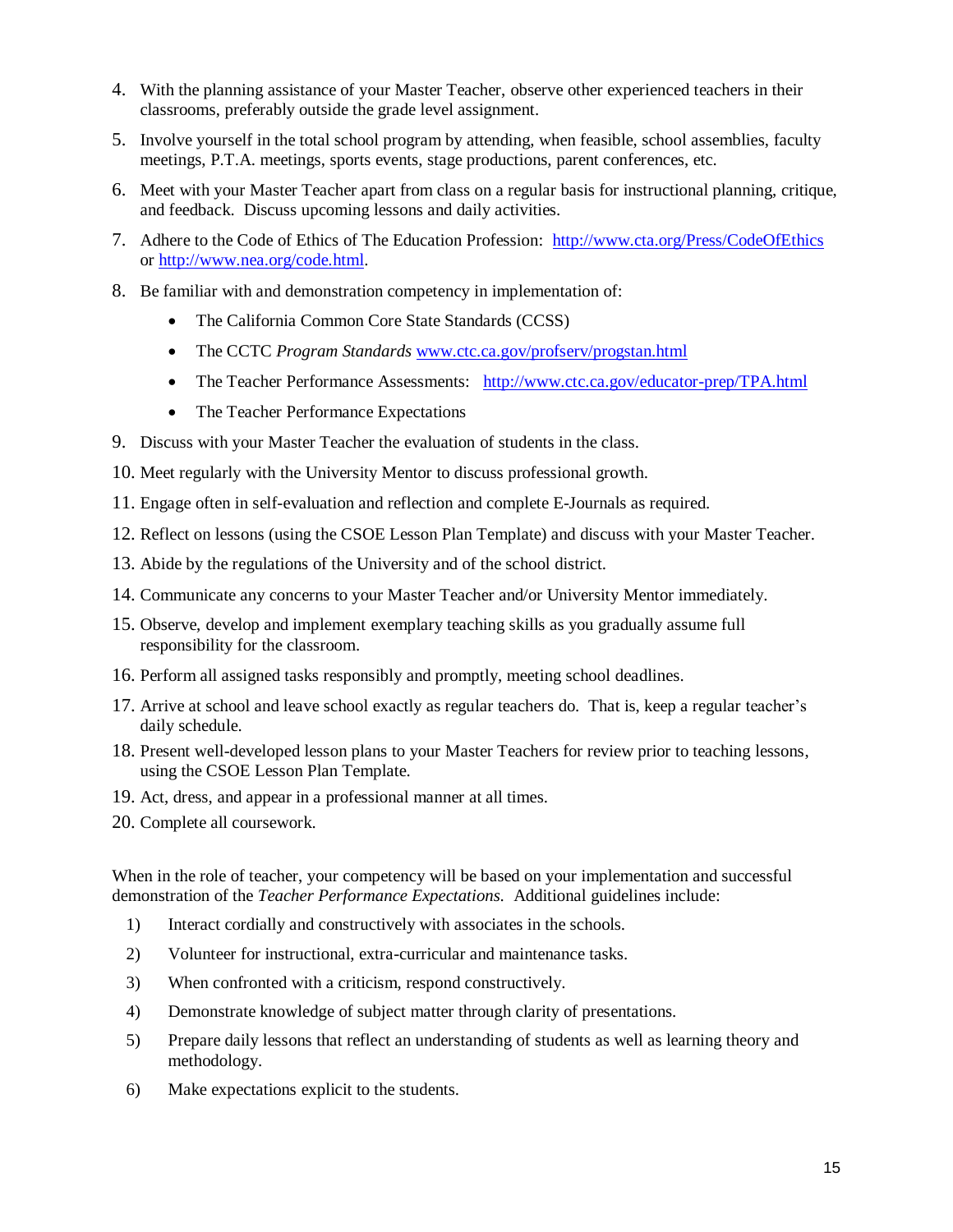- 7) Use a wide repertoire of teaching skills and strategies.
- 8) Prepare and use a variety of media as a means for achieving instructional goals.
- 9) Be skillful in conducting discussions and use effective questioning techniques.
- 10) Maintain effective classroom control.
- 11) Provide opportunities for students to practice self-discipline.
- 12) Be able to conduct lessons with large groups of students and maintain a leadership role.
- 13) Be able to individualize instruction and differentiate your lessons to meet the needs of each student.
- 14) Implement democratic values in the classroom.
- 15) Show respect for each student as an individual.
- 16) Maintain accurate records for grades, attendance, and parent contacts.

### *THE MASTER TEACHER*

The Master Teacher is a regularly employed public school teacher who has volunteered, and has been selected by local school district administrators based on pre-established criteria, to assist in the practical classroom training of prospective teachers. The local school administrator will assure required University standards of selected Master Teachers. Master Teachers render an invaluable service to the profession.

As a Master Teacher you are an important model. The Student Teacher knows that you were selected as a guide because of your overall professional qualities. He or she notes your outlook in life (personal philosophy), your relationship with teachers, custodians, secretaries, parents and pupils, and your attitudes towards teaching as a profession.

Professional ethics and enthusiasm are contagious. Your high standards for teaching, and your sense of dignity and feeling for our profession will potentially make a life-long impression on your Student Teacher. The Student Teacher is part of your legacy and you are to be commended for choosing to share your expertise.

### **The Master Teacher is Responsible To:**

- 1) Teach demonstration lessons.
- 2) Model professional and effective teaching. Assure observations and discussion of the following strategies:
	- a. Classroom management
	- b. Instructional strategies inclusive of strategies for:
		- English language learners (EL)
		- Specially Designed Academic Instruction in English (SDAIE)
		- Students with special needs
		- Reading instruction and competency
- 3) Assure and support Student Teacher completion of required *TPA Tasks*.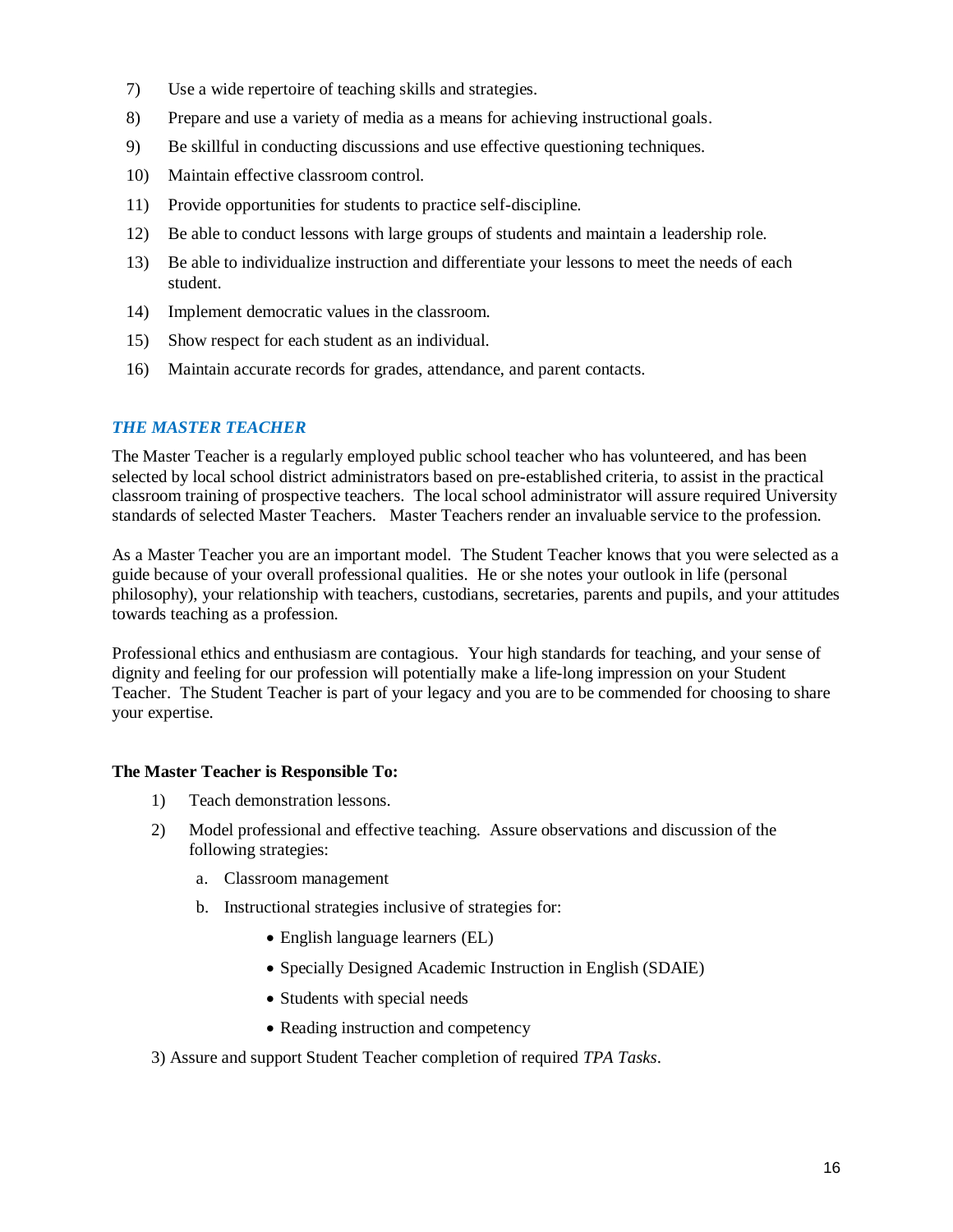4) Allow the Student Teacher to begin teaching one formal lesson per day as soon as possible. The CSOE Lesson Plan Template is required by the university and the Student Teacher may practice completing the Template in advance by observing the Master Teacher's lessons.

5)Assure full-day instruction by the Student Teacher for a minimum of two weeks at the end of the placement period.

6) Coach the candidate to address the Teaching Performance Expectations (TPEs) as they apply to instruction and daily classroom and professional activities.

7) Supervise and evaluate the lesson plans of the Student Teacher.

8) Guide the Student Teacher through teamwork and conferences.

9) Work closely with the University Mentor.

9) Make daily informal evaluation of the Student Teacher's work and complete a midterm progress report for the University Mentor and Coordinator.

10) Share your classroom, students and expertise.

11) Provide appropriate **space** to the student teacher.

12) Inform the Student Teacher of school building policies and procedures.

- 13**)** Introduce the Student Teacher to your students, to faculty, and to staff.
- 14) Complete a letter of recommendation for the confidential file of the Student Teacher.

In addition to classroom instruction, it is helpful for the Student Teacher to become familiar with or experience major activities and duties for which teachers are usually responsible. The following points suggest some of these areas:

- 1) Participating in/or observing staff meetings, in service meetings, school Open House, and selected parent-teacher conferences.
- 2) Gaining experience in long range planning, in referring to curriculum guides and learning how to use them.
- 3) Acquiring knowledge of special services provided in the school system.
- 4) Participating in/or observing such out-of-class responsibilities as playground supervision, school projects, or sponsorship of student service organizations.
- 5) Assisting with room environment.
- 6) Becoming familiar with the use and interpretation of various school records (such as cumulative record cards and pupil progress reporting forms) and with the school's testing program.
- 7) Visiting any available instructional materials center and becoming familiar with available instructional and technological resources.
- 8) Use one major criterion in selecting activities: What will the Student Teacher learn from the activity?
- 9) Visiting other classrooms in the building and school system where excellent teaching is going on.

The following points suggest information about your Student Teacher, which may assist you in learning to know him or her better and in planning classroom experiences accordingly:

- 1) Previous teacher training.
- 2) Current University program, class load, and schedule.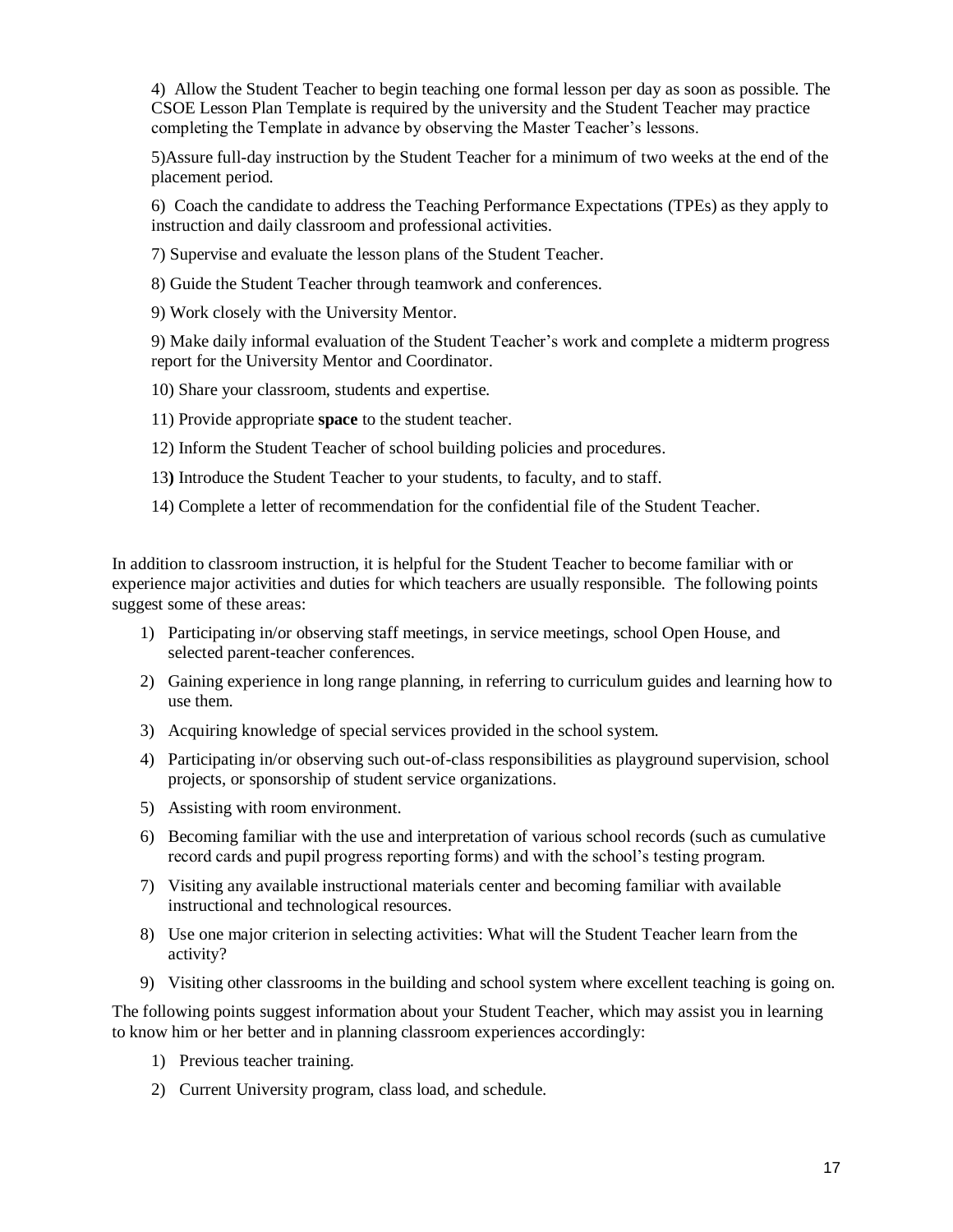- 3) Previous contacts with children.
- 4) Outside demands on his or her time.
- 5) Hobbies and special interests.
- 6) Areas of most and least confidence.
- 7) Attitudes towards people and learning.
- 8) Available technology.

Orientation which you provide for Student Teachers may include the following:

- 1) Becoming familiar with the school site such points as rest rooms, parking facilities (and permits), faculty eating areas, room locations, playground areas, use of the lounge, working room facilities, stock room organization (including the procedure to be followed in obtaining needed supplies), and the location of decentralized materials.
- 2) Learning to know other school personnel and their roles in the school: the Principal, other teachers, secretary, custodian, nurse, district counselor, and other auxiliary personnel.
- 3) Becoming familiar with district and school philosophy, policies and routines.
- 4) Developing an understanding of the nature/culture of the school, the district, and the community, gaining insight into the total school organization, understanding the building's unique aspects, and learning about the pupils and the nature of the class.
- 5) Learning where and how to obtain instructional materials or equipment, find supplies, operate equipment, and locate needed curriculum manuals or handbooks.

A successful beginning for a student teacher is of extreme importance. Vital to such a beginning are (1) the Master Teacher's acceptance of the Student Teacher as a co-worker and (2) conveying this feeling to the class. There are many things, which can be done to help the Student Teacher establish rapport and get off to a good start. Some specific suggestions for mentoring by Master Teachers are the following:

Suggestions for Mentoring Student Teachers

- 1) Prepare the class in advance for the Student Teacher's assumption of all classroom responsibilities. The age and maturity of the group, as well as whether or not they have had previous student teachers, will help determine the extent of the discussion needed. If information about the student teaching is given freely, most children will have a stronger desire to assist "their Student Teacher" to have a successful experience.
- 2) Assist the Student Teacher to learn basic ways of performing this transition without stifling creativity. Help him or her understand that there is more than one good way to present various lessons.
- 3) Let the Student Teacher observe you teach each area before teaching it, followed by cooperative planning before teaching. Completing a lesson plan, using the CSOE Lesson Plan Template while observing, is a way to develop the Student Teacher's skills in lesson planning and will pave the way for future detailed planning.
- 4) Let the Student Teacher observe your teaching of a subject again after he or she has taught it. Such observations need to be provided intermittently. Great insight can be gained by the Student Teacher after he or she has had experience teaching a specific area.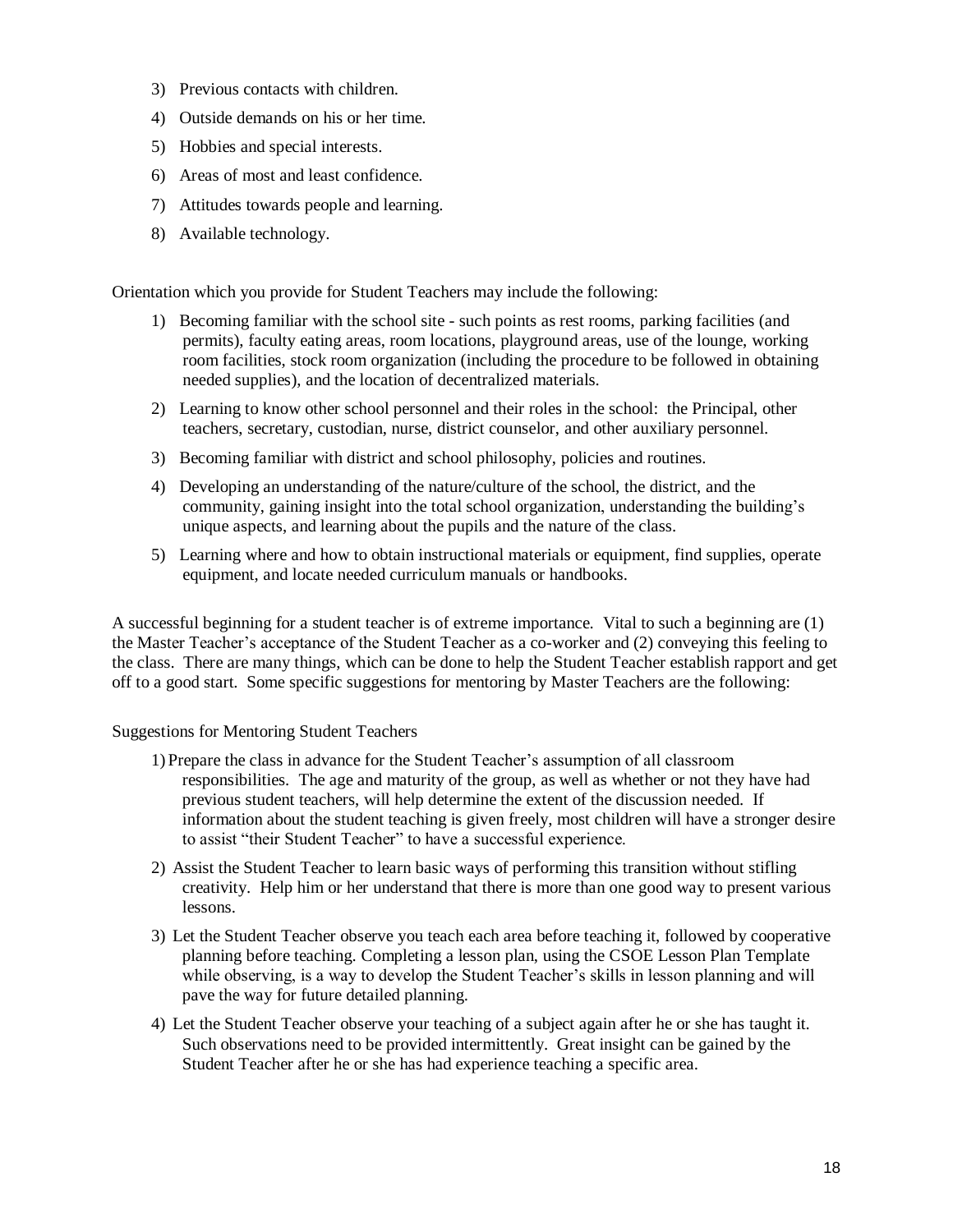- 5) For observations to be truly productive, Student Teachers should be active observers, utilizing Co-observation Forms or Lesson Plan Templates.
- 6) Let the Student Teacher assume more and more responsibility as he or she demonstrates the ability to do so.
- 7) Give the Student Teacher all the tips you can in order to prevent difficulties.
- 8) During this stage, there should be cooperative planning for the Student Teacher's first units of actual teaching.
- 9) The Master Teacher provides the necessary support in the form of approval of all lesson plans, advance discussions, observation and evaluation, and constructive encouragement and criticism on a continuing basis.

### *THE UNIVERSITY MENTOR*

The University Mentor has expertise in K-12 classroom teaching. University Mentors are either former school administrators or former Master Teachers.

### **The University Mentors is responsible for and will:**

- 1) Provide a minimum of two (2) Progress Assessments, noting Candidate TPE competency each term.
- 2) Conference with Student Teacher on site as well as by phone or appointment before and after each observation.
- 3) Conference with Master Teacher throughout the Student Teaching experience.
- 4) Oversee assessment process in accordance with guidelines leading to recommendation for the state credential.
- 5) Write letters of recommendation for each applicant for employment.
- 6) Work collaboratively with the University Field Coordinator.

With the successful completion of the student teaching experience the University Mentor recommends the Student Teacher for successful placement by signing the Summative Assessment, which signifies that quality standards for the supervised field experience have been met.

### **EVALUATING THE STUDENT TEACHER**

Evaluation of the Student Teacher is an ongoing process. However, during any given semester of CSOE's student teaching program, provision is made for two summative evaluations (Quarterly Assessments) by the Mentor. This form indicates where the Student Teacher is in relationship to the areas of performance (\*TPEs) observed by the University Mentor and is the evaluation of record.

In addition, the University Mentor completes three (3) formative Progress Assessments in each of the 8 week cycles, for a total of six (6) Progress Assessments at the end of the 16 week experience. The Progress Assessments also indicate how the Student Teacher is progressing in the areas of performance (Teaching Performance Expectations (TPEs)).

Finally, a Summative Assessment ensures the Student Teacher has met the Teaching Performance Expectations.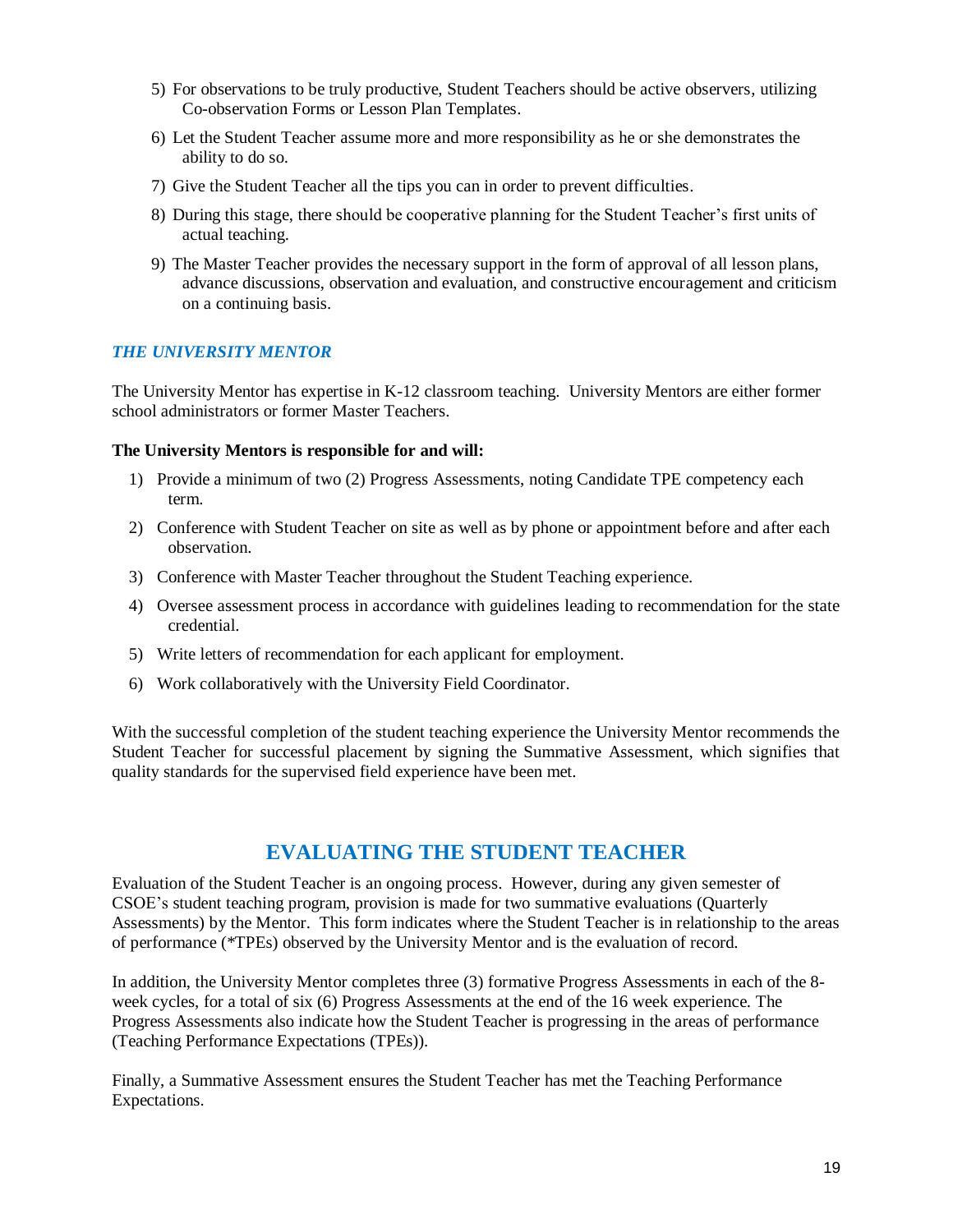### **STUDENT TEACHING AND LESSON PLANS**

The Master Teacher may wish to consider the following points in establishing procedures for lesson plans with the student teacher:

- 1) Since a lesson plan is an essential tool for effective teaching, and since it plays such an important role in communication between the cooperating teacher and Student Teacher, the Student Teacher should expect to teach only if he or she has submitted a completed lesson plan for the day.
- 2) Lesson plans need to be submitted at a time specified by the Master Teacher so there is enough time for checking, approving, and making necessary revisions before the actual teaching.
- 3) All lesson plans must follow the CSOE Lesson Plan Template.
- 4) Student Teachers need experience in block planning and weekly planning, as well as with more detailed daily plans.
- 5) Student Teachers should be encouraged to reflect on each lesson. If in the actual teaching of the lesson the plans do not seem to have worked out, an analysis should be made to see what adjustments should or could have been made.

### **Assessment Process for Student Teaching:**

This assessment process is divided into three parts: daily, periodic, and final:

- a. **Daily Assessment:** This consists of an ongoing dialogue between the Master Teacher and
- b. Student Teacher concerning what is going well and what can be done differently. In addition, the University Mentor completes a Progress Assessment after each regular observation for important instructional areas on which to focus. Assessment and considerations for growth, discussion, and focused activity are guided by the noted TPEs on every assessment document.
- c. **Periodic Assessment:** This summative and formative assessment process consists of completing the following assessment forms at regular intervals according to the dates as shown below.
	- ➢ Progress Assessments- serving as formative assessments by the University Mentor and Master Teacher each term.
	- ➢ E Journals- The purpose of the E-Journal (Electronic Journal) is to establish communication and reflection between the Candidate and the University Mentor on topics of relevance in relation to the Teaching Performance Expectations (TPE), pedagogy coursework and the Professional Development Plan.
	- ➢ Quarterly Assessment- is a summative scoring rubric based on the California Teaching Performance Expectations (TPEs) with the California Teaching Performance Assessments (TPAs) embedded within the required task items.

During student teaching, the cycle of three (3) formal observations by the University Mentor allows the Candidate opportunity for direct growth and focused improvement in performance. This guidance takes place in a supportive environment of open, honest, and clear communication among the University Mentor, the Master Teacher, and the Student Teacher. Comprehensive lesson plans and presentation of related materials are required of the Student Teacher at each formal observation. Each observation involves three components: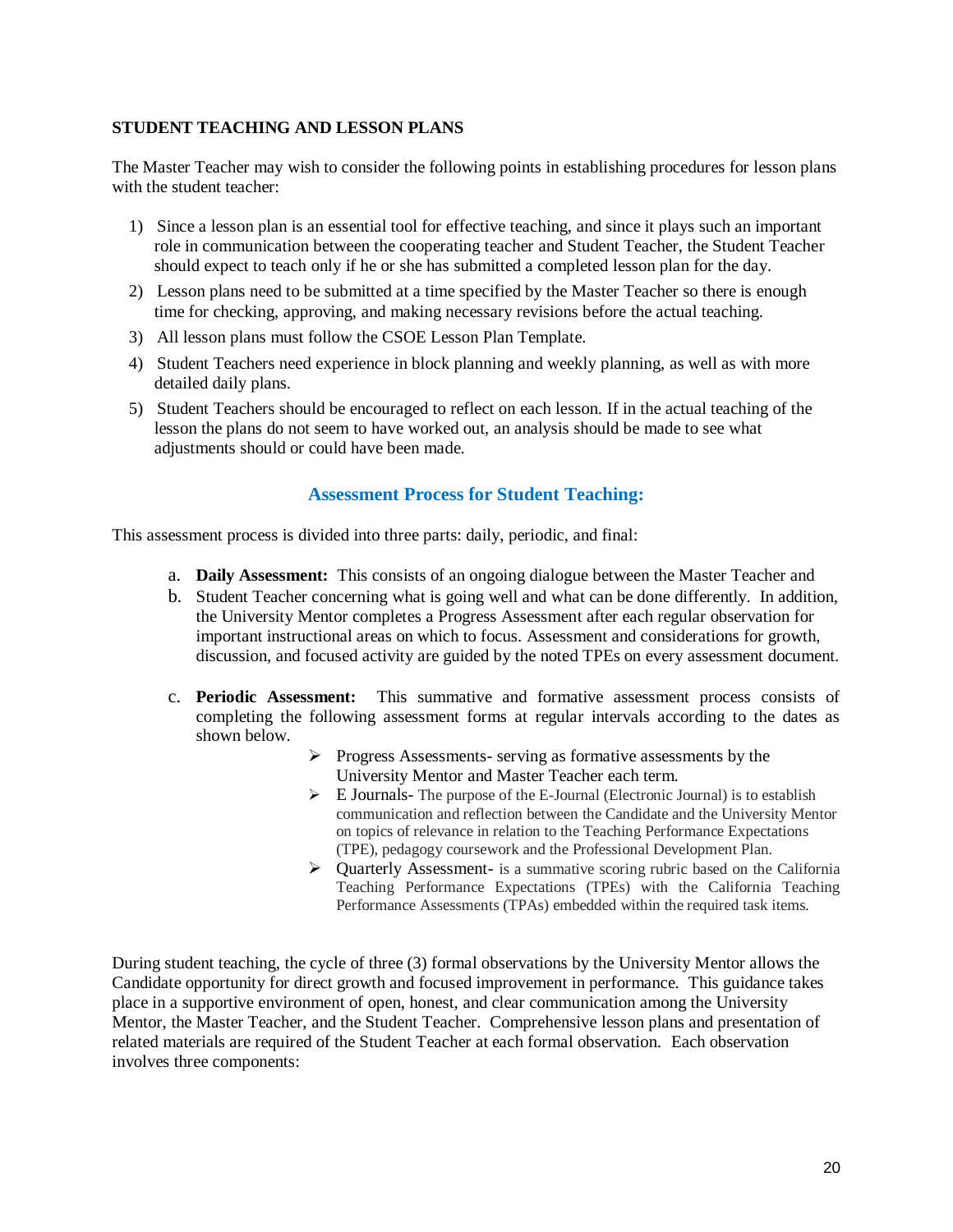- 1. The *preconference* is an opportunity for the University Mentor and the Student Teacher to review the prepared lesson plan and discuss each component of the lesson. Also, assurance is provided regarding the inclusion and awareness of the Master Teacher in this proposed lesson plan.
- 2. The *observation* occurs three (3) times during the term. Each observation must be a minimum of 45 minutes. At least two observations should occur during the Student Teacher's final two weeks of full-day teaching, with opportunity to include the Master Teacher in the planning and evaluation of each lesson.
- 3. The *Post Conference* is an opportunity for the University Mentor and the Student Teacher to discuss the observation and the resulting report which is presented at this conference. The Master Teacher may or may not be present at this conference. The post conference should occur within three days of the observation, but preferably following it. It is an opportunity for the Student Teacher to reflect and analyze his or her teaching and to problem solve for improved practice and planning, assuring continuous and focused growth. The University Mentor makes clear and concise observations and comments as well as related recommendations. Collaboratively, the University Mentor and Student Teacher problem solve and identify a plan for growth and improvement. Together, the University Mentor and Student Teacher identify teaching targets for the next observation.

The Master Teacher completes the Progress Assessment form after the 4<sup>th</sup> week, giving the University Mentor and the Student Teacher time to correct or strengthen important areas of instruction and performance before the eight-week commitment ends.

**Final Exit Process***:* As a culmination of the student teaching program, each candidate is scheduled for a personal Exit Interview with the Coordinator of Teacher Education and the Credentials Analyst. At the interview each candidate:

- Presents three complete documents.
	- 1. Verification of multicultural teaching experience (EL Documentation).
	- 2. Verification of completion of all standards related to professional training as well as demonstrated and documented competency in the Teacher Performance Expectations
	- 3. Verification of satisfactory performance in the classroom teacher experience. The Standards Verification form should be signed by the Master Teacher and/or the University Mentor.
- Secures recommendation for the credential from the Program Director.
- Meets with the Credentials Analyst to finalize all documents prior to submission to the California Commission on Teacher Credentialing.

### *Assessment Concerns*

During the program a candidate may not satisfactorily fulfill requirements or responsibilities. A faculty member or, if during student teaching, a University Mentor will identify specific areas of concern and document, with the student, a plan for remediation and focused growth. If improvement does not occur, the faculty member or University Mentor, through the University Field Coordinator, may recommend the student to the *Credential Review Committee* (CRC).

The CRC meets when serious concerns regarding student advancement in the program exist. CRC consists of: the identified student, the Accountability Officer, the University Field Coordinator, The Special Education Coordinator, and the General Education Program Coordinator. The CRC records and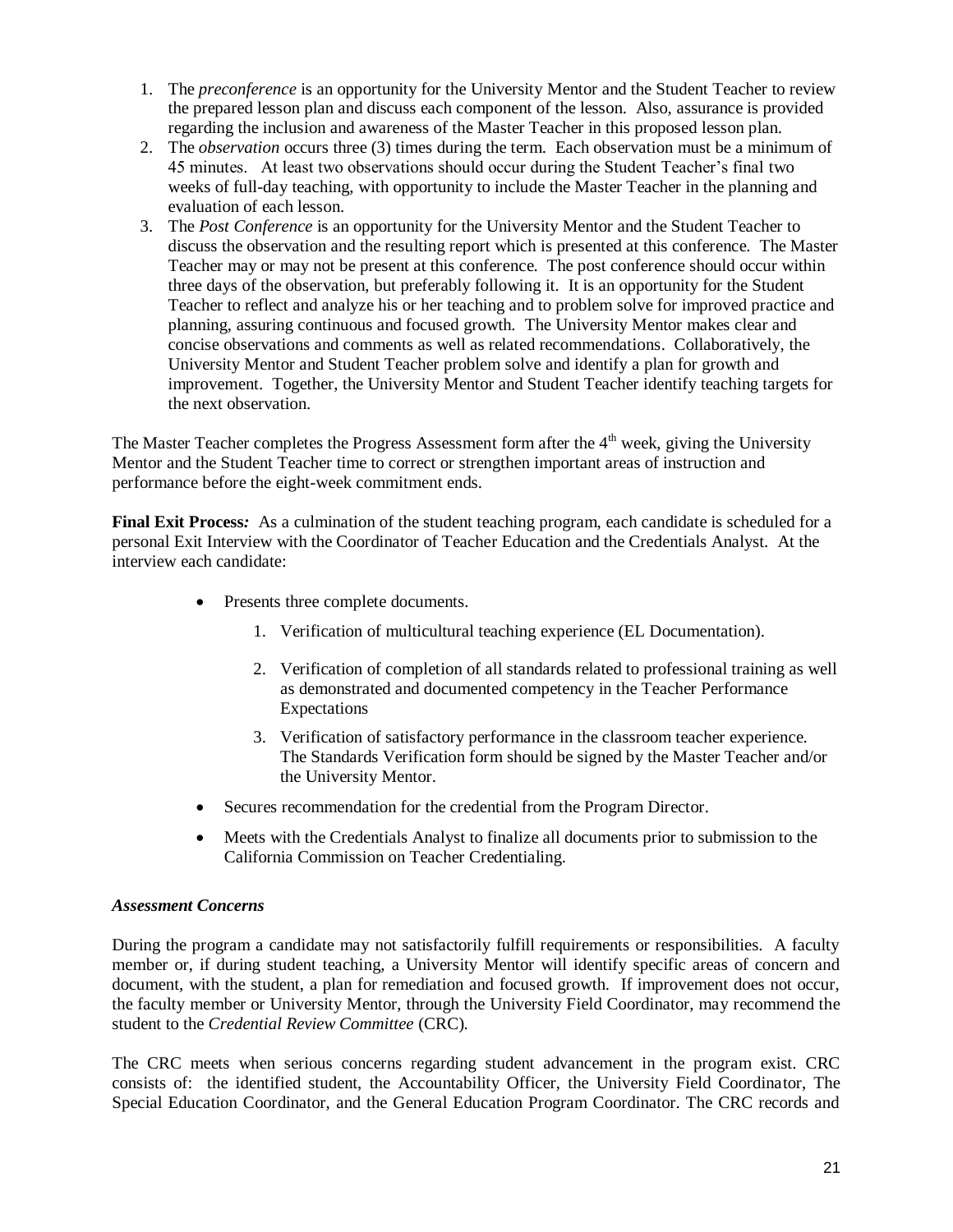analyzes documented concerns and, collaboratively, develops and initiates implementation for plan of improvement, responses and consequences. The student is given opportunity for growth and improvement evidenced by documented and approved procedures.

The student may be advised to enroll in an additional term of Student Teaching with Advanced Mentoring. If improvement does not occur as indicated by CRC records, or if the host school requests that the Candidate be removed from the placement for a second time, the Candidate will be removed from the Program. In serious breaches of policy and ethics, the Candidate will be removed from the Program.

### **CALIFORNIA TEACHING STANDARDS**

The California Commission on Teaching Credentialing engaged in a consultative process with educators to identify standards for the teaching profession. The standards have been designed in a progressive, developmental sequence. Teacher Preparation Programs use the Teaching Performance Expectations to guide what Teacher Candidates learn and practice.

### **Teaching Performance Expectations (TPEs)**

### **TPE 1: Engaging and Supporting All Students in Learning**

- **1.1**: Apply knowledge of students, including their prior experiences, interests, and social-emotional learning needs, as well as their funds of knowledge and cultural, language, and socioeconomic backgrounds, to engage them in learning.
- **1.2**: Maintain ongoing communication with students and families, including the use of technology to communicate with and support students and families, and to communicate achievement expectations and student progress.
- **1.3**: Connect subject matter to real-life contexts and provide active learning experiences to engage student interest, support student motivation, and allow students to extend their learning.
- **1.4**: Use a variety of developmentally and ability-appropriate instructional strategies, resources, and assistive technology, including principles of Universal Design of Learning (UDL) and Multi-Tiered System of Supports (MTSS) to support access to the curriculum for a wide range of learners within the general education classroom and environment.
- **1.5**: Promote students' critical and creative thinking and analysis through activities that provide opportunities for inquiry, problem solving, responding to and framing meaningful questions, and reflection.
- **1.6**: Provide a supportive learning environment for students' first and/or second language acquisition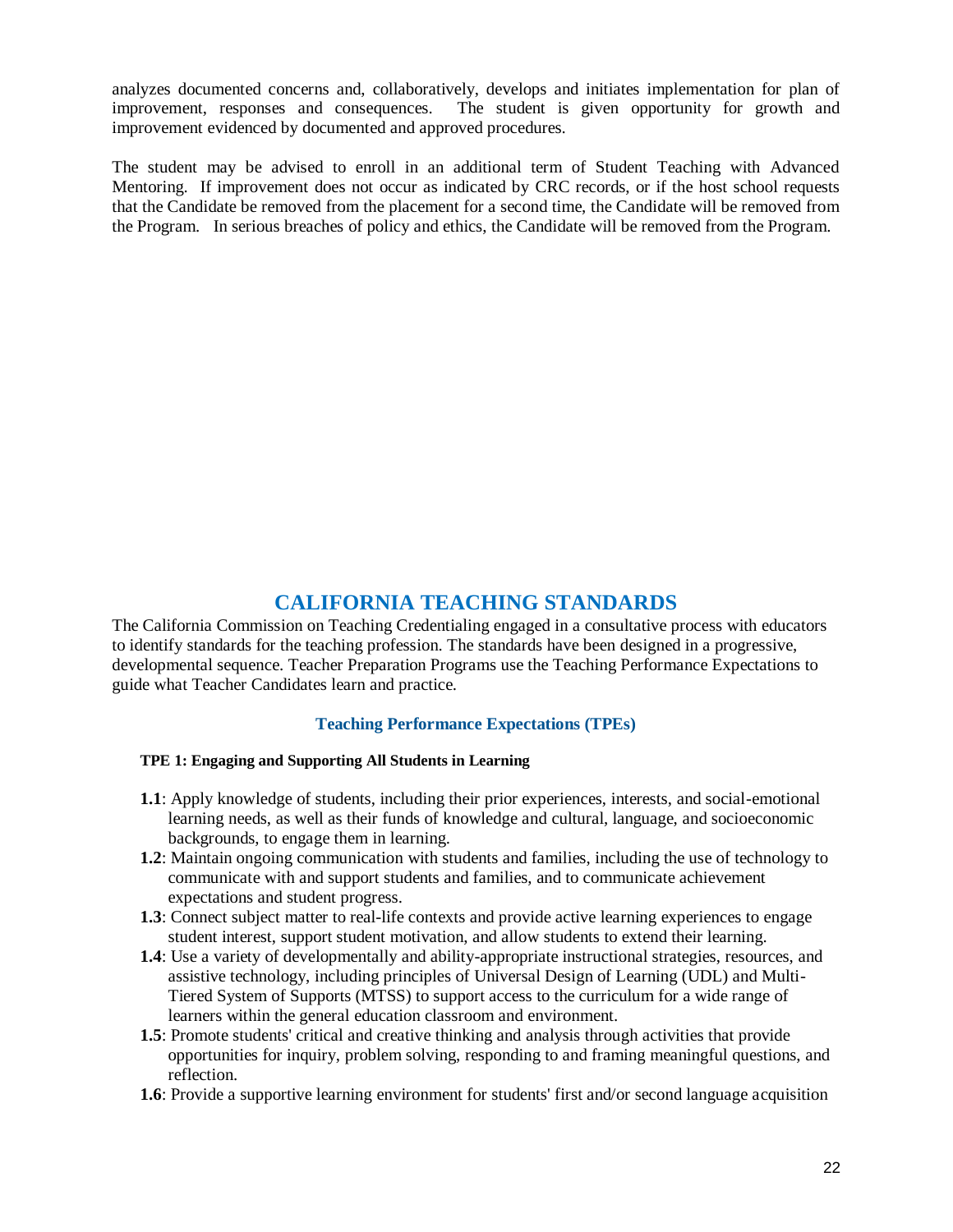by using research-based instructional approaches, including focused English Language Development, Specially Designed Academic Instruction in English (SDAIE), scaffolding across content areas, and structured English immersion, and demonstrate an understanding of the difference among students whose only instructional need is to acquire Standard English proficiency, students who may have an identified disability affecting their ability to acquire Standard English proficiency, and students who may have both a need to acquire Standard English proficiency and an identified disability.

- **1.7**: Provide students with opportunities to access the curriculum by incorporating the visual and performing arts, as appropriate to the content and context of learning.
- **1.8**: Monitor student learning and adjust instruction while teaching so that students continue to be actively engaged in learning.

#### **TPE 2: Creating and Maintaining Effective Environments for Student Learning**

- **2.1**: Promote students' social-emotional growth, development, and individual responsibility using positive interventions and supports, restorative justice, and conflict resolution practices to foster a caring community where each student is treated fairly and respectfully by adults and peers.
- **2.2**: Create learning environments (i.e., traditional, blended, and online) that promote productive student learning, encourage positive interactions among students, reflect diversity and multiple perspectives, and are culturally responsive.
- **2.3**: Establish, maintain, and monitor inclusive learning environments that are physically, mentally, intellectually, and emotionally healthy and safe to enable all students to learn, and recognize and appropriately address instances of intolerance and harassment among students, such as bullying, racism, and sexism.
- **2.4**: Know how to access resources to support students, including those who have experienced trauma, homelessness, foster care, incarceration, and/or are medically fragile.
- **2.5**: Maintain high expectations for learning with appropriate support for the full range of students in the classroom.
- **2.6**: Establish and maintain clear expectations for positive classroom behavior and for student-tostudent and student-to-teacher interactions by communicating classroom routines, procedures, and norms to students and families.

#### **TPE 3: Understanding and Organizing Subject Matter for Student Learning**

- **3.1**: Demonstrate knowledge of subject matter, including the adopted California State Standards and curriculum frameworks.
- **3.2**: Use knowledge about students and learning goals to organize the curriculum to facilitate student understanding of subject matter, and make accommodations and/or modifications as needed to promote student access to the curriculum.
- **3.3**: Plan, design, implement, and monitor instruction consistent with current subject-specific pedagogy in the content area(s) of instruction, and design and implement disciplinary and crossdisciplinary learning sequences, including integrating the visual and performing arts as applicable to the discipline.1
- **3.4**: Individually and through consultation and collaboration with other educators and members of the larger school community, plan for effective subject matter instruction and use multiple means of representing, expressing, and engaging students to demonstrate their knowledge.
- **3.5**: Adapt subject matter curriculum, organization, and planning to support the acquisition and use of academic language within learning activities to promote the subject matter knowledge of all students, including the full range of English learners, Standard English learners, students with disabilities, and students with other learning needs in the least restrictive environment.
- **3.6**: Use and adapt resources, standards-aligned instructional materials, and a range of technology,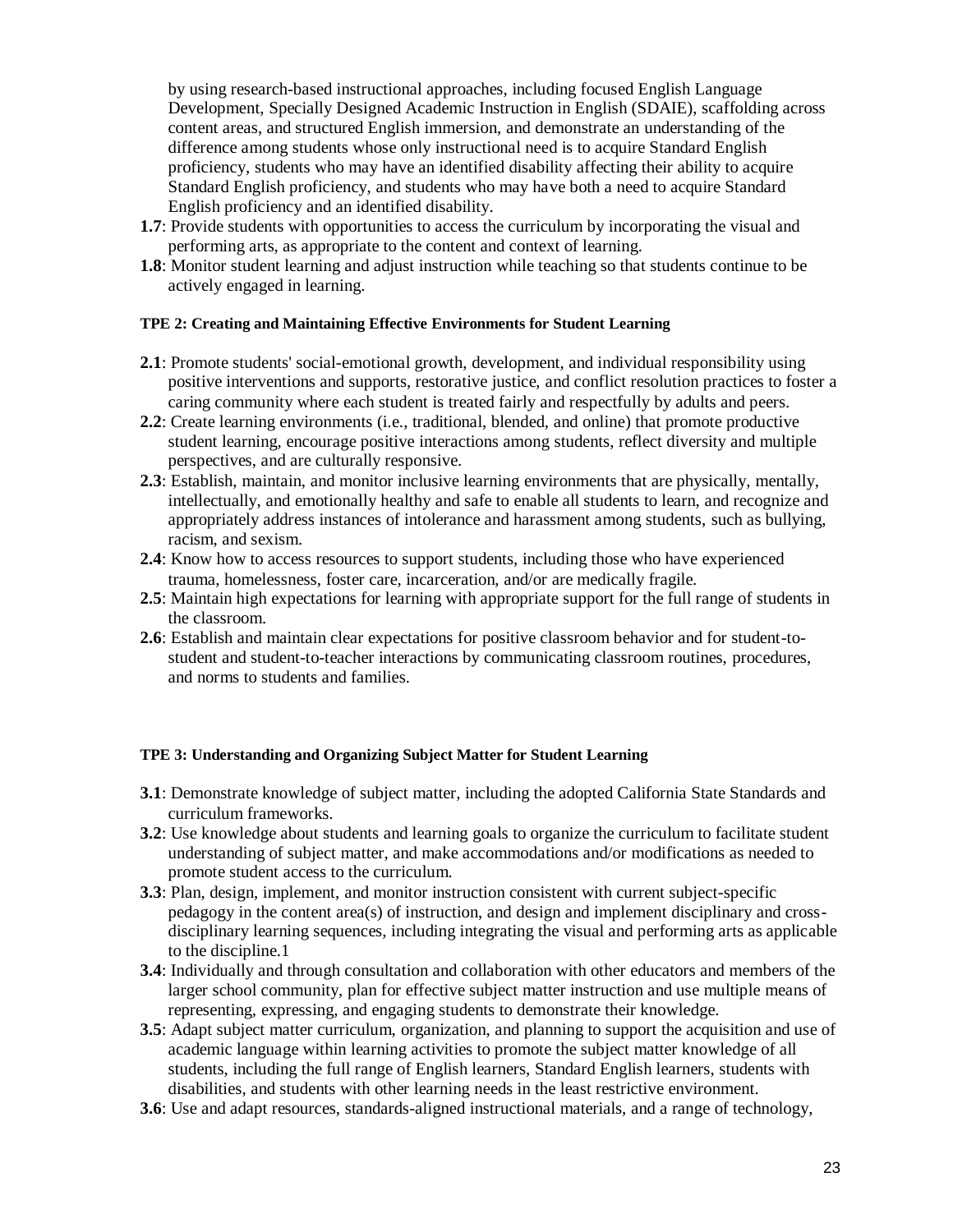including assistive technology, to facilitate students' equitable access to the curriculum.

- **3.7**: Model and develop digital literacy by using technology to engage students and support their learning, and promote digital citizenship, including respecting copyright law, understanding fair use guidelines and the use of Creative Commons license, and maintaining Internet security.
- **3.8**: Demonstrate knowledge of effective teaching strategies aligned with the internationally recognized educational technology standards.

#### **TPE 4: Planning Instruction and Designing Learning Experiences for All Students**

- **4.1**: Locate and apply information about students' current academic status, content- and standardsrelated learning needs and goals, assessment data, language proficiency status, and cultural background for both short-term and long-term instructional planning purposes.
- **4.2**: Understand and apply knowledge of the range and characteristics of typical and atypical child development from birth through adolescence to help inform instructional planning and learning experiences for all students.
- **4.3**: Design and implement instruction and assessment that reflects the interconnectedness of academic content areas and related student skills development in literacy, mathematics, science, and other disciplines across the curriculum, as applicable to the subject area of instruction.
- **4.4**: Plan, design, implement and monitor instruction, making effective use of instructional time to maximize learning opportunities and provide access to the curriculum for all students by removing barriers and providing access through instructional strategies that include:

appropriate use of instructional technology, including assistive technology; applying principles of UDL and MTSS;

use of developmentally, linguistically, and culturally appropriate learning activities, instructional materials, and resources for all students, including the full range of English learners; appropriate modifications for students with disabilities in the general education classroom; opportunities for students to support each other in learning; and use of community resources and services as applicable.

- **4.5**: Promote student success by providing opportunities for students to understand and advocate for strategies that meet their individual learning needs and assist students with specific learning needs to successfully participate in transition plans (e.g., IEP, IFSP, ITP, and 504 plans.)
- **4.6**: Access resources for planning and instruction, including the expertise of community and school colleagues through in-person or virtual collaboration, co-teaching, coaching, and/or networking.
- **4.7**: Plan instruction that promotes a range of communication strategies and activity modes between teacher and student and among students that encourage student participation in learning.
- **4.8**: Use digital tools and learning technologies across learning environments as appropriate to create new content and provide personalized and integrated technology-rich lessons to engage students in learning, promote digital literacy, and offer students multiple means to demonstrate their learning.

### **TPE 5: Assessing Student Learning**

- **5.1**: Apply knowledge of the purposes, characteristics, and appropriate uses of different types of assessments (e.g., diagnostic, informal, formal, progress-monitoring, formative, summative, and performance) to design and administer classroom assessments, including use of scoring rubrics.
- **5.2**: Collect and analyze assessment data from multiple measures and sources to plan and modify instruction and document students' learning over time.
- **5.3**: Involve all students in self-assessment and reflection on their learning goals and progress and provide students with opportunities to revise or reframe their work based on assessment feedback.
- **5.4**: Use technology as appropriate to support assessment administration, conduct data analysis, and communicate learning outcomes to students and families.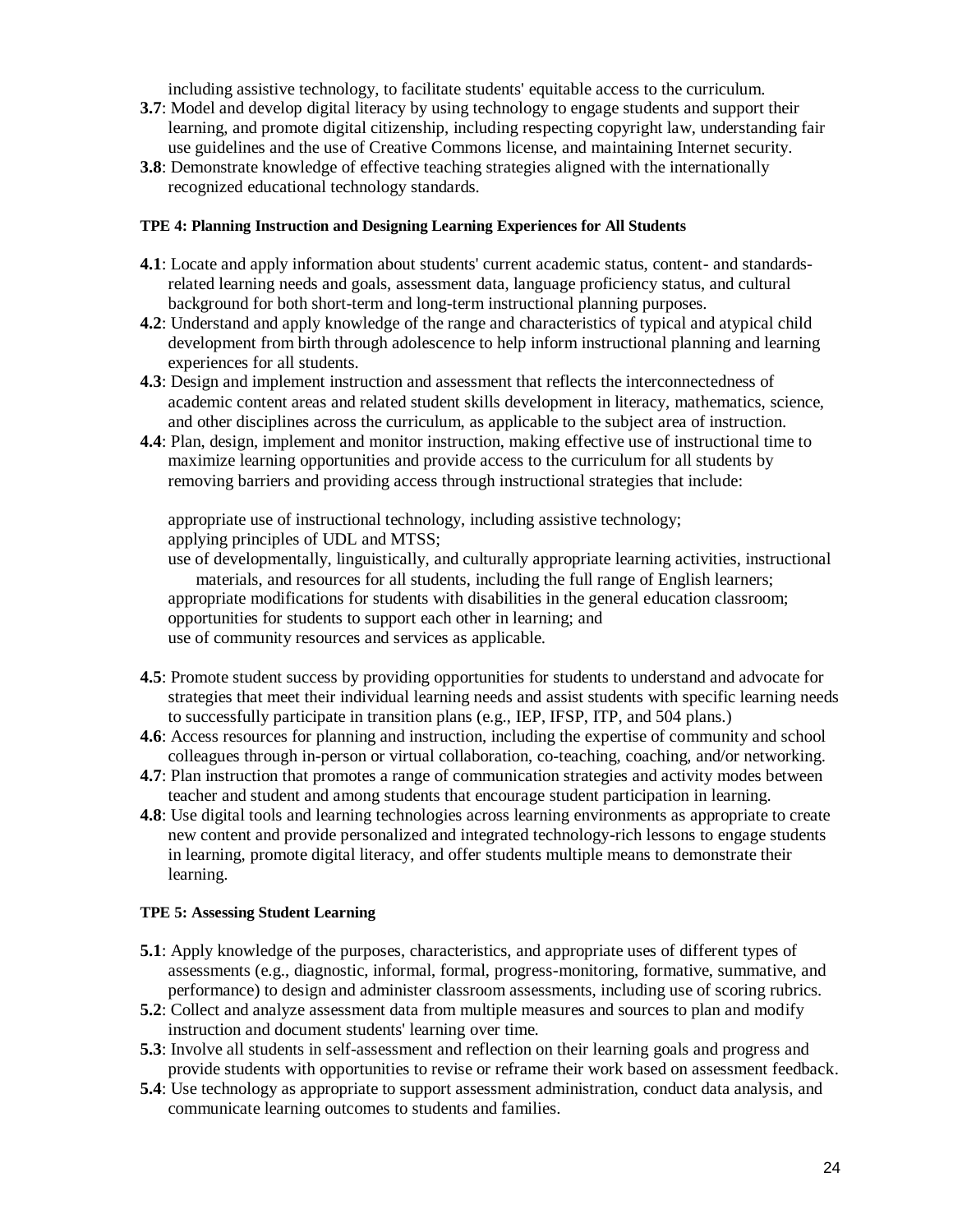- **5.5**: Use assessment information in a timely manner to assist students and families in understanding student progress in meeting learning goals.
- **5.6**: Work with specialists to interpret assessment results from formative and summative assessments to distinguish between students whose first language is English, English learners, Standard English learners, and students with language or other disabilities.
- **5.7**: Interpret English learners' assessment data to identify their level of academic proficiency in English as well as in their primary language, as applicable, and use this information in planning instruction.
- **5.8**: Use assessment data, including information from students' IEP, IFSP, ITP, and 504 plans, to establish learning goals and to plan, differentiate, make accommodations and/or modify instruction.

### **TPE 6: Developing as a Professional Educator**

- **6.1**: Reflect on their own teaching practice and level of subject matter and pedagogical knowledge to plan and implement instruction that can improve student learning.
- **6.2**: Recognize their own values and implicit and explicit biases, the ways in which these values and implicit and explicit biases may positively and negatively affect teaching and learning, and work to mitigate any negative impact on the teaching and learning of students. They exhibit positive dispositions of caring, support, acceptance, and fairness toward all students and families, as well as toward their colleagues.
- **6.3**: Establish professional learning goals and make progress to improve their practice by routinely engaging in communication and inquiry with colleagues.
- **6.4**: Demonstrate how and when to involve other adults and to communicate effectively with peers and colleagues, families, and members of the larger school community to support teacher and student learning.
- **6.5**: Demonstrate professional responsibility for all aspects of student learning and classroom management, including responsibility for the learning outcomes of all students, along with appropriate concerns and policies regarding the privacy, health, and safety of students and families. Beginning teachers conduct themselves with integrity and model ethical conduct for themselves and others.
- **6.6**: Understand and enact professional roles and responsibilities as mandated reporters and comply with all laws concerning professional responsibilities, professional conduct, and moral fitness, including the responsible use of social media and other digital platforms and tools.
- **6.7**: Critically analyze how the context, structure, and history of public education in California affects and influences state, district, and school governance as well as state and local education finance.

#### **Progress Assessments of Interns, Student Teachers and Clear Candidates**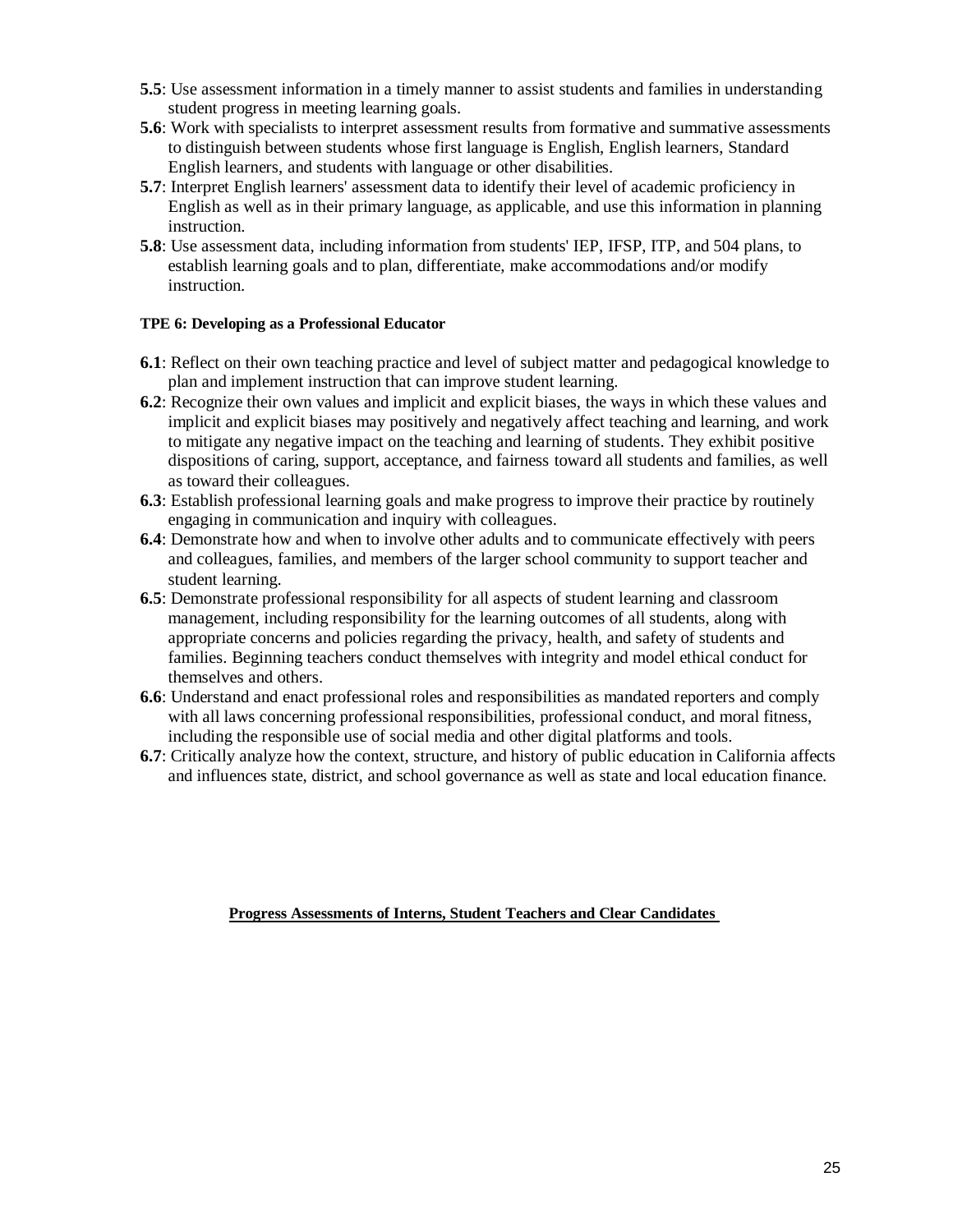### **Quarterly and Summative Assessment**

*Alliant International University California School of Education: Teaching Performance Scoring Rubric*

| Submission Date: | <b>Reviewed by:</b> |                                                                                                     |  |
|------------------|---------------------|-----------------------------------------------------------------------------------------------------|--|
|                  |                     | <b>University Mentor</b>                                                                            |  |
|                  |                     | Quarterly Review: Term 1 ______ Term 2: _______ Term 3: _______ Term 4 Summative Assessment: ______ |  |

#### **Ratings:**

- **0: No Competency Demonstrated**
- **1: Minimal Competency Demonstrated**
- **2: Basic Competency Demonstrated**
- **3: Proficient Competency Demonstrated (minimal level required for recommendation for**

#### **Preliminary**

- **Credential)**
- **4: Exceptional Competency Demonstrated**

#### **Record of Intern Assessment:**

| <b>DOMAIN:</b>               | <b>TPE 1:</b><br><b>Engaging and</b><br><b>Supporting</b><br>All students in<br><b>Learning</b> | <b>TPE 2: Creating</b><br>and Maintaining<br><b>Effective</b><br><b>Learning</b><br><b>Environments</b> | <b>TPE 3:</b><br><b>Understanding</b><br>and Organizing<br><b>Subject</b> | <b>TPE 4:</b><br><b>Planning</b><br><b>Instruction and</b><br><b>Designing</b><br>Learning<br><b>Experiences for</b><br><b>All Students</b> | <b>TPE 5: Assessing</b><br><b>Student Learning</b> | <b>TPF</b><br>Prof |
|------------------------------|-------------------------------------------------------------------------------------------------|---------------------------------------------------------------------------------------------------------|---------------------------------------------------------------------------|---------------------------------------------------------------------------------------------------------------------------------------------|----------------------------------------------------|--------------------|
| <b>Clinical Practice III</b> |                                                                                                 |                                                                                                         |                                                                           |                                                                                                                                             |                                                    |                    |
| <b>Scores</b>                |                                                                                                 |                                                                                                         |                                                                           |                                                                                                                                             |                                                    |                    |
| <b>Clinical Practice IV</b>  |                                                                                                 |                                                                                                         |                                                                           |                                                                                                                                             |                                                    |                    |
| <b>Summative Score</b>       |                                                                                                 |                                                                                                         |                                                                           |                                                                                                                                             |                                                    |                    |
| <b>Recommendation for</b>    |                                                                                                 |                                                                                                         |                                                                           |                                                                                                                                             |                                                    |                    |
| <b>Credential</b>            |                                                                                                 |                                                                                                         |                                                                           |                                                                                                                                             |                                                    |                    |

Candidate Signature: University Field Mentor Signature: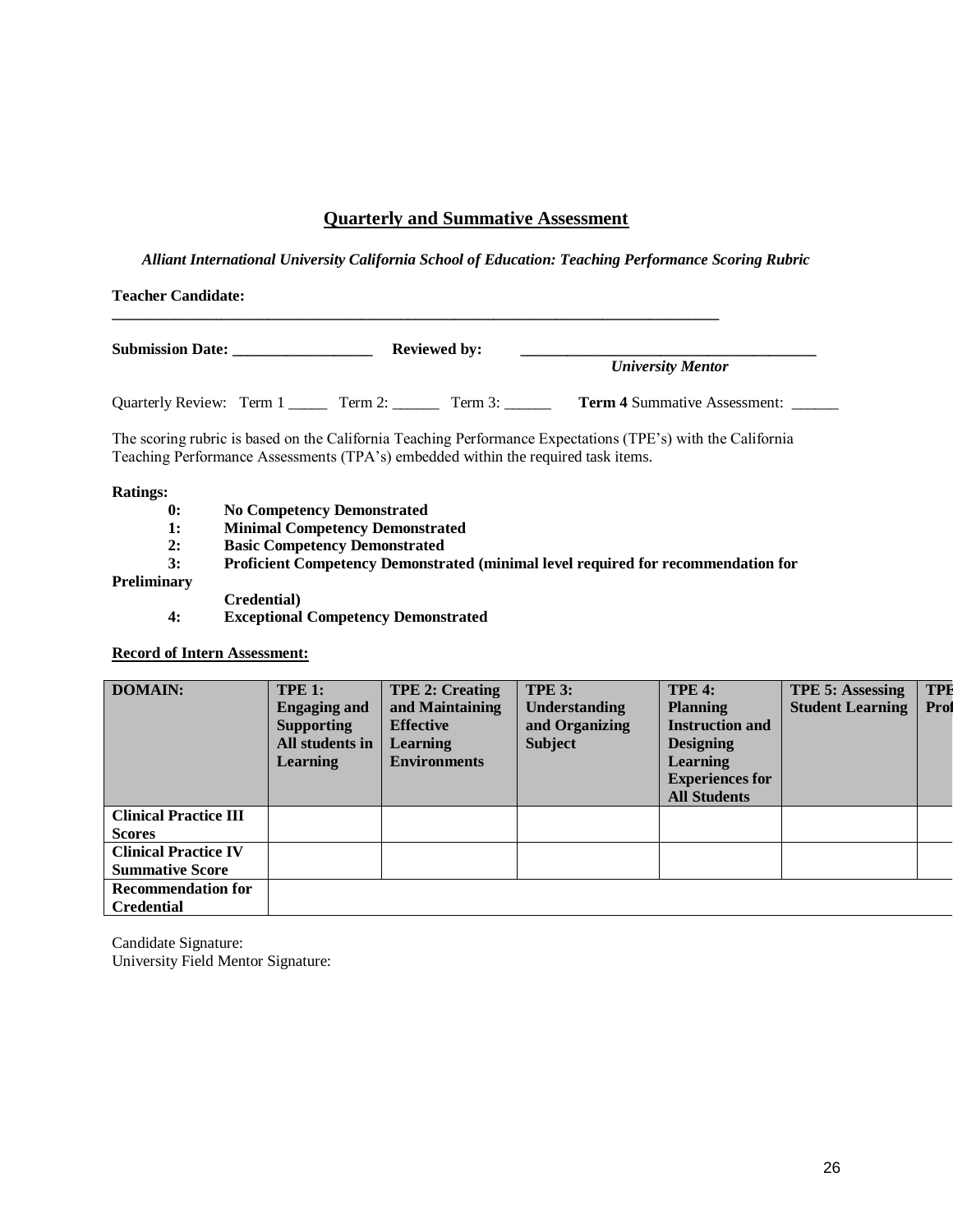| <b>Domain</b>                                                                                                            | $\mathbf{0}$<br><b>No Competency for</b><br><b>TPEs demonstrated;</b><br>not recommended for<br>beginning teaching<br>service.                                                                                                                                                                                                                   | <b>Minimal Competency</b><br>for TPEs<br>demonstrated;<br>recommended with<br>reservation for<br>beginning teaching<br>service.                                                                                                                                                                                                                                                                                                                                                 | 2<br><b>Basic Competency for</b><br><b>TPEs demonstrated;</b><br>recommended with<br>development<br>considerations for<br>beginning teaching<br>service.                                                                                                                                                                                                                                                                                                                       | 3<br><b>Proficient Competency</b><br>for TPEs demonstrated;<br>recommended for<br>beginning teaching<br>service.                                                                                                                                                                                                                                                                                                                                                                     | 4<br>E<br>C <sub>0</sub><br>de<br>re<br>be<br>se:                                                                                                                                 |
|--------------------------------------------------------------------------------------------------------------------------|--------------------------------------------------------------------------------------------------------------------------------------------------------------------------------------------------------------------------------------------------------------------------------------------------------------------------------------------------|---------------------------------------------------------------------------------------------------------------------------------------------------------------------------------------------------------------------------------------------------------------------------------------------------------------------------------------------------------------------------------------------------------------------------------------------------------------------------------|--------------------------------------------------------------------------------------------------------------------------------------------------------------------------------------------------------------------------------------------------------------------------------------------------------------------------------------------------------------------------------------------------------------------------------------------------------------------------------|--------------------------------------------------------------------------------------------------------------------------------------------------------------------------------------------------------------------------------------------------------------------------------------------------------------------------------------------------------------------------------------------------------------------------------------------------------------------------------------|-----------------------------------------------------------------------------------------------------------------------------------------------------------------------------------|
| <b>TPE 1:</b><br><b>Engaging and</b><br><b>Supporting All</b><br>students in<br><b>Learning</b>                          | No variety in<br>instructional strategies,<br>activities, materials,<br>design; teacher<br>communication is<br>unclear; student<br>participation is not<br>equitable; students are<br>not challenged; no<br>awareness of students'<br>developmental levels,<br>needs and next steps;<br>no differentiation in<br>instructional delivery          | Minimal differentiation<br>in instructional<br>strategies and activities<br>demonstrated but not<br>always connected to<br>student needs; few<br>variety of materials for<br>learning incorporated;<br>students challenge<br>selves/not teacher<br>initiated or supported;<br>teacher aware of grade<br>level developmental<br>needs but not needs<br>beyond that identified<br>standard                                                                                        | Variety in strategies,<br>activities and materials is<br>present; content is<br>presented in multiple ways;<br>students use at least two<br>sources to comprehend<br>information; day and lesson<br>is structured to support<br>multiple intelligences<br>opportunities for learning;<br>learning structure for<br>special populations and<br>ELL is provided                                                                                                                  | Differentiated instruction<br>is evident and is<br>responsive to assessed<br>developmental capacities<br>for students; students give<br>initial evidence of<br>capacity to comprehend in<br>a variety of methods;<br>active and equitable<br>participation by students<br>is evident; students are<br>challenged to take the<br>appropriate next step in<br>content matter.                                                                                                          | Di<br>in:<br>$_{\rm co}$<br>ba<br>$_{\rm co}$<br>ex<br>ch<br>stu<br>pr<br>wł<br>str<br>us<br>lea<br>ev<br>ac<br>en<br>an<br>en<br>an<br>va<br>stu<br>str<br>ne<br>ar<br>int<br>ch |
| <b>TPE 2:</b><br><b>Creating and</b><br><b>Maintaining</b><br><b>Effective</b><br><b>Learning</b><br><b>Environments</b> | Fails to monitor<br>student learning during<br>instruction; fails to<br>respond to assessed<br>student learning during<br>instruction; lacks<br>variety in assessment<br>methods; does not use<br>informal assessment;<br>students fail to<br>demonstrate self-<br>assessment; fails to<br>give academic<br>feedback to students<br>and families | Rarely and<br>sporadically monitors<br>student learning during<br>instruction; uses<br>minimal types of<br>assessments $(2-3)$<br>demonstrated), few<br>students demonstrate<br>effective self-<br>assessment; lessons<br>rarely respond to<br>assessed student needs<br>and never as a result of<br>informal assessment;<br>assessed needs of ELL<br>students not evident;<br>lack of communication<br>with students and<br>families regarding<br>student's academic<br>needs. | Uses assessment at key<br>points during lesson to<br>respond to student progress<br>and learning; paces<br>instruction to respond to<br>assessed student needs;<br>anticipates and checks for<br>student misunderstandings;<br>uses several formal and<br>informal methods of<br>assessment; some evidence<br>of student capacity to self<br>assess; beginning evidence<br>of effective communication<br>with students and families<br>regarding student academic<br>capacity. | Evidence of continuous<br>assessment to inform<br>instruction throughout the<br>lesson; adequately<br>assesses student's learning<br>of content standards and<br>adjusts instruction to<br>advance learning;<br>anticipates student<br>learning needs through<br>assessment; assures<br>student capacity to self-<br>assess; assess and<br>responds to needs of<br>special populations and<br>ELL students;<br>communicates student<br>assessed needs with<br>students and families. | C <sub>0</sub><br>an<br>lea<br>$_{\rm co}$<br>ad<br>pa<br>lea<br>de<br>im<br>va<br>to<br>int<br>as<br>lea<br>in<br>ne<br>stu<br>$_{\rm co}$<br>fai<br>res                         |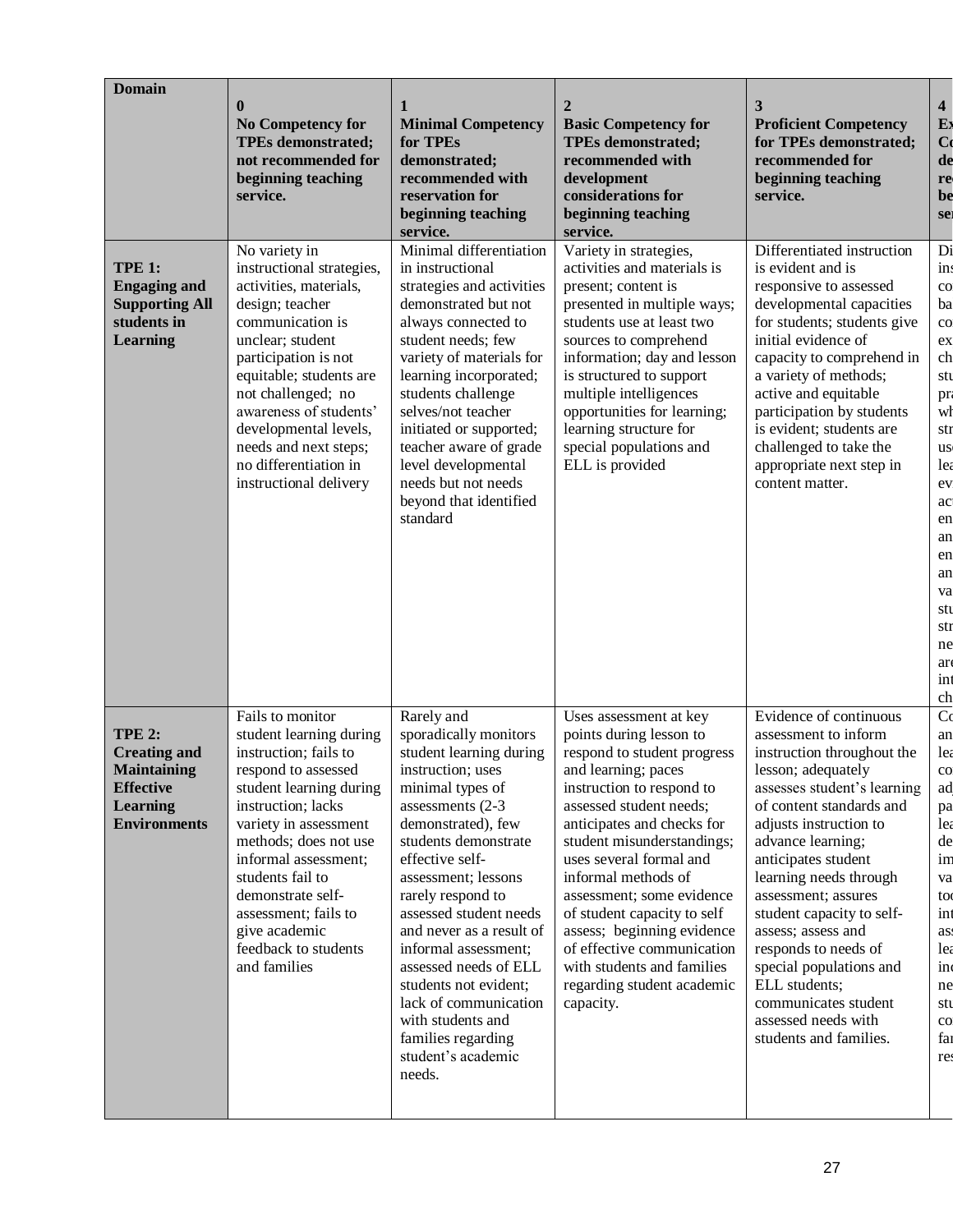| <b>TPE 3:</b><br><b>Understanding</b><br>and Organizing<br><b>Subject</b>                                                                          | No capacity to teach<br>Common Core<br>standards in a<br>systematic,<br>comprehensive manner<br>demonstrated; planning<br>is neither strategic nor<br>responsive to students;<br>does not understand<br>subject matter skills;<br>environment does not<br>support learning.                                                                                                                | On occasion Common<br>Core standards are<br>addressed in lessons;<br>teaching is<br>sporadically planned<br>but lacks<br>responsiveness to<br>students; shows<br>minimal understanding<br>of subject matter;<br>minimally addresses<br>multiple intelligences;<br>classroom environment<br>on occasion supports<br>learning                                                                                                   | Common Core standards<br>are addressed in lessons but<br>instruction does not always<br>achieve standard learning<br>by students; planning is<br>responsive to student<br>learning; usually addresses<br>multiple intelligences<br>among students; various<br>instructional materials<br>demonstrate understanding<br>of subject matter.                | Common Core standards<br>are consistently addressed<br>in lessons and instruction<br>supports student learning<br>of standards; knowledge<br>of subject matter is clear<br>and consistent; various<br>instructional methods<br>support varied student<br>needs; instruction is<br>comprehensive and<br>strategic to support<br>student learning; planning<br>responds to student<br>learning.                                                             | C <sub>0</sub><br>stε<br>$_{\rm co}$<br>in<br>$\rm{co}$<br>as:<br>stε<br>$\rm{co}$<br>$kn$<br>m:<br>les<br>an<br>re:<br>as:<br>lea<br>ad<br>lea<br>stu                                                          |
|----------------------------------------------------------------------------------------------------------------------------------------------------|--------------------------------------------------------------------------------------------------------------------------------------------------------------------------------------------------------------------------------------------------------------------------------------------------------------------------------------------------------------------------------------------|-------------------------------------------------------------------------------------------------------------------------------------------------------------------------------------------------------------------------------------------------------------------------------------------------------------------------------------------------------------------------------------------------------------------------------|---------------------------------------------------------------------------------------------------------------------------------------------------------------------------------------------------------------------------------------------------------------------------------------------------------------------------------------------------------|-----------------------------------------------------------------------------------------------------------------------------------------------------------------------------------------------------------------------------------------------------------------------------------------------------------------------------------------------------------------------------------------------------------------------------------------------------------|-----------------------------------------------------------------------------------------------------------------------------------------------------------------------------------------------------------------|
| <b>TPE 4:</b><br><b>Planning</b><br><b>Instruction and</b><br><b>Designing</b><br><b>Learning</b><br><b>Experiences for</b><br><b>All Students</b> | Demonstrates no<br>understanding of child<br>or adolescent<br>development; no<br>evidence of<br>interpersonal<br>interaction to learn<br>about each child;<br>unaware of students<br>needing specialized<br>instruction; planning<br>does not address<br>content standards;<br>goals not evident in<br>planning; planning is<br>single dimensional and<br>lacks evidence of<br>sequencing. | Understanding of child<br>or adolescent<br>development is not<br>expanded to<br>understanding their<br>students' learning<br>needs; unaware of the<br>impact multiple<br>student factors play on<br>student learning;<br>planning addresses<br>standards but is not<br>comprehensive,<br>connected or<br>sequential; no evidence<br>of teacher reflection in<br>instructional planning;<br>planning lacks<br>differentiation. | Uses an understanding of<br>students' prior learning and<br>developmental stages to<br>plan lesson; evidence of<br>some interpersonal<br>interaction with students to<br>advance learning; aware of<br>students needing<br>specialized instruction;<br>comprehensive planning<br>addresses stated standards;<br>lessons are sequenced and<br>connected. | Uses an understanding of<br>child and adolescent<br>development to assess<br>student needs and plan for<br>student learning; involves<br>parents in student<br>learning; plans and<br>activities include<br>appropriate instructional<br>adaptations for student<br>specialized needs; student<br>learning goals are<br>identified and<br>differentiated instruction<br>supports; appropriate use<br>of support personnel to<br>advance student learning. | Us<br>pa<br>ad<br>to<br>kn<br>lea<br>int<br>int<br>pa<br>in<br>lea<br>ne<br>ne<br>ins<br>$_{\text{cle}}$<br>sh<br>tea<br>all<br>ex<br>ex<br>cl6<br>$\rm{co}$<br>cu<br>ex<br>di<br>in:<br>ac<br>stu<br>pe<br>ins |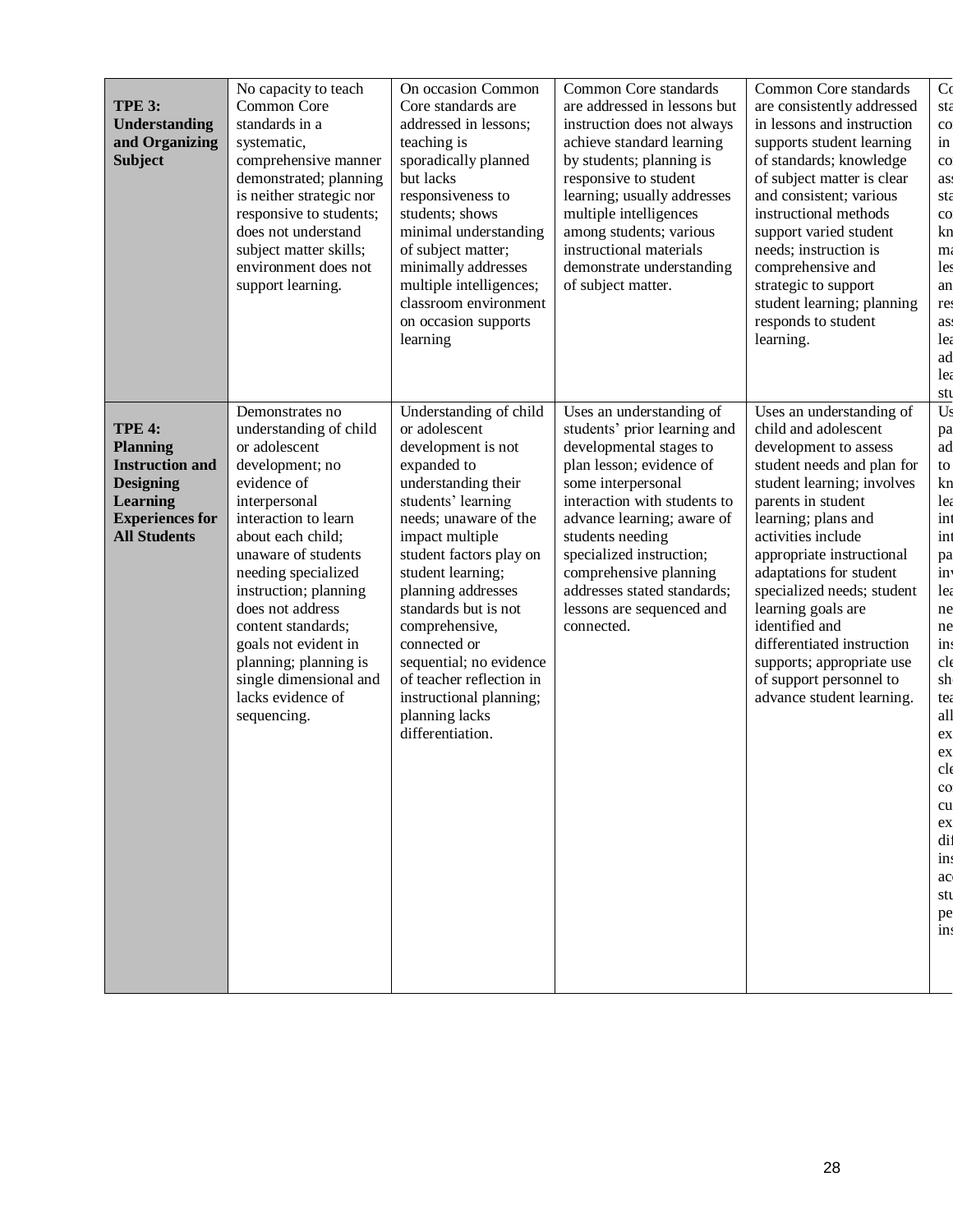| <b>TPE 5:</b><br><b>Assessing</b><br><b>Student</b><br>Learning | Fails to monitor<br>student learning during<br>instruction; fails to<br>respond to assessed<br>student learning during<br>instruction; lacks<br>variety in assessment<br>methods; does not use<br>informal assessment;<br>students fail to<br>demonstrate self-<br>assessment; fails to<br>give academic<br>feedback to students<br>and families | Rarely and<br>sporadically monitors<br>student learning during<br>instruction; uses<br>minimal types of<br>assessments (2-3<br>demonstrated), few<br>students demonstrate<br>effective self-<br>assessment; lessons<br>rarely respond to<br>assessed student needs<br>and never as a result of<br>informal assessment;<br>assessed needs of ELL<br>students not evident; | Uses assessment at key<br>points during lesson to<br>respond to student progress<br>and learning; paces<br>instruction to respond to<br>assessed student needs;<br>anticipates and checks for<br>student misunderstandings;<br>uses several formal and<br>informal methods of<br>assessment; some evidence<br>of student capacity to self<br>assess; beginning evidence<br>of effective communication<br>with students and families<br>regarding student academic | Evidence of continuous<br>assessment to inform<br>instruction throughout the<br>lesson; adequately<br>assesses student's learning<br>of content standards and<br>adjusts instruction to<br>advance learning;<br>anticipates student<br>learning needs through<br>assessment; assures<br>student capacity to self-<br>assess; assess and<br>responds to needs of<br>special populations and<br>ELL students; | C <sub>0</sub><br>an<br>lea<br>$\rm{co}$<br>ad<br>pa<br>leq<br>de<br>im<br>va<br>to<br>int<br>as:<br>lea<br>in<br>ne |
|-----------------------------------------------------------------|--------------------------------------------------------------------------------------------------------------------------------------------------------------------------------------------------------------------------------------------------------------------------------------------------------------------------------------------------|--------------------------------------------------------------------------------------------------------------------------------------------------------------------------------------------------------------------------------------------------------------------------------------------------------------------------------------------------------------------------|-------------------------------------------------------------------------------------------------------------------------------------------------------------------------------------------------------------------------------------------------------------------------------------------------------------------------------------------------------------------------------------------------------------------------------------------------------------------|-------------------------------------------------------------------------------------------------------------------------------------------------------------------------------------------------------------------------------------------------------------------------------------------------------------------------------------------------------------------------------------------------------------|----------------------------------------------------------------------------------------------------------------------|
|                                                                 |                                                                                                                                                                                                                                                                                                                                                  | lack of communication<br>with students and                                                                                                                                                                                                                                                                                                                               | capacity.                                                                                                                                                                                                                                                                                                                                                                                                                                                         | communicates student<br>assessed needs with                                                                                                                                                                                                                                                                                                                                                                 | stu<br>$\rm{co}$                                                                                                     |
|                                                                 |                                                                                                                                                                                                                                                                                                                                                  | families regarding<br>student's academic<br>needs.                                                                                                                                                                                                                                                                                                                       |                                                                                                                                                                                                                                                                                                                                                                                                                                                                   | students and families.                                                                                                                                                                                                                                                                                                                                                                                      | fal<br>res                                                                                                           |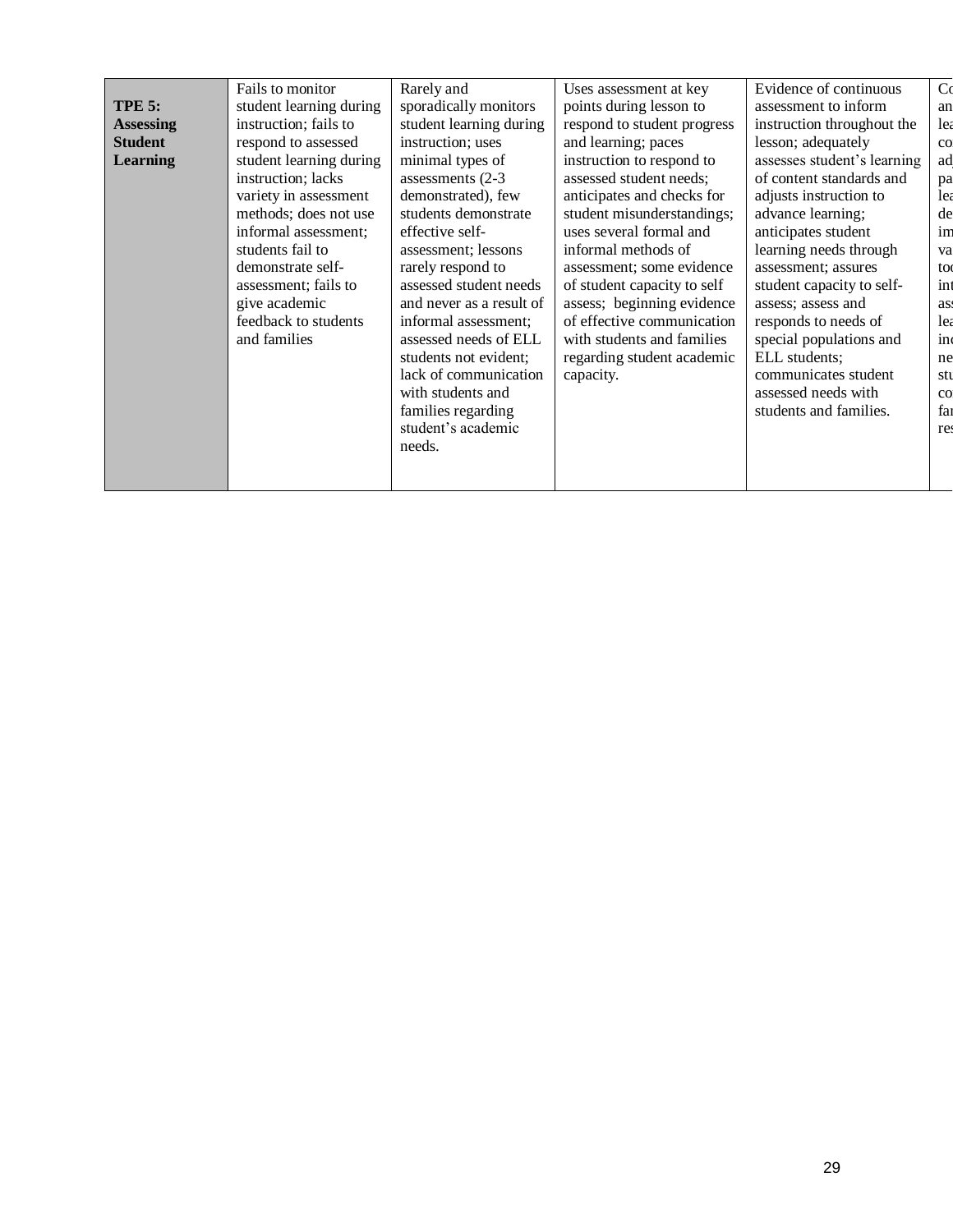|                     | Blames poor student      | Is unclear where         | Takes responsibility for      | Takes responsibility for    | Ta          |
|---------------------|--------------------------|--------------------------|-------------------------------|-----------------------------|-------------|
| <b>TPE 6:</b>       | learning outcomes on     | responsibility lies for  | student learning outcomes     | student learning            | stu         |
| Developing as a     | others; evidence of      | poor student learning    | but unaware of changes        | outcomes, improves their    | ou          |
| <b>Professional</b> | intolerance and racism;  | outcomes; aware of       | which will lead to            | teaching practices through  | an          |
| <b>Educator</b>     | no knowledge of          | own biases without       | improved outcomes; aware      | feedback, reflection and    | aw          |
|                     | relevant California and  | connecting to student    | of own biases and how         | goal implementation;        | pe          |
|                     | federal educational      | learning; limited        | these effect student          | resists all forms of racism | re          |
|                     | laws; no awareness of    | awareness of             | learning; resists racism and  | and intolerance;            | im          |
|                     | child abuse; classroom   | educational law; can     | acts of intolerance;          | understands relevant        | ad          |
|                     | environment is hostile   | identify suspected       | understands California and    | California and federal      | su          |
|                     | ignores obligation to    | cases of child abuse;    | federal educational law;      | educational law and its     | su          |
|                     | protect the privacy of   | has difficulty           | can identify suspected        | implications for their      | lay         |
|                     | students, families, and  | maintaining a safe       | cases of child abuse and      | classroom and students;     | ne          |
|                     | colleagues; fails to     | class environment;       | carries out laws and district | carries out laws and        | stu         |
|                     | model ethical            | understands privacy      | guidelines for reporting      | district guidelines         | ca          |
|                     | behavior; fails to self- | obligations but does     | such cases; maintains a       | regarding suspected cases   | re;         |
|                     | evaluate teaching in     | not apply uniformly; is  | non-hostile classroom         | of child abuse; in          | ca          |
|                     | light of student         | aware of ethical         | environment; honors all       | accordance with ethical     | m:          |
|                     | learning; fails to       | considerations but fails | professional obligations to   | considerations and models   | $_{\rm cl}$ |
|                     | improve teaching and     | to model ethical         | appropriately protect         | ethical behaviors for       | an          |
|                     | set professional goals   | behavior consistently;   | privacy; models ethical       | students; accurately        | in          |
|                     | through reflection and   | is aware of but cannot   | behaviors and moral           | evaluates own teaching      | stu         |
|                     | feedback                 | evaluate own teaching    | fitness; accurately           | practices, improves their   | ac          |
|                     |                          | practices and subject    | evaluates own teaching        | practices through           | gu          |
|                     |                          | matter knowledge;        | effectiveness.                | feedback and consistent     | ob          |
|                     |                          | receives feedback        |                               | cycles of planning,         | pr          |
|                     |                          | about their practice     |                               | teaching, reflecting,       | be          |
|                     |                          | without improvement;     |                               | discerning problems and     | an          |
|                     |                          | fails to reflect on      |                               | applying new strategies.    | m           |
|                     |                          | teaching practices.      |                               |                             | ov          |
|                     |                          |                          |                               |                             | an          |
|                     |                          |                          |                               |                             | kn          |
|                     |                          |                          |                               |                             | th<br>fee   |
|                     |                          |                          |                               |                             |             |
|                     |                          |                          |                               |                             | pla<br>re   |
|                     |                          |                          |                               |                             |             |
|                     |                          |                          |                               |                             | pr          |
|                     |                          |                          |                               |                             | ne<br>an    |
|                     |                          |                          |                               |                             |             |
|                     |                          |                          |                               |                             | op<br>de    |
|                     |                          |                          |                               |                             | for         |
|                     |                          |                          |                               |                             | pr          |
|                     |                          |                          |                               |                             | in          |
|                     |                          |                          |                               |                             | $kn$        |
|                     |                          |                          |                               |                             | efi         |

### **Progress Assessment of Student Teacher by Master Teacher**

| <b>Candidate Name</b> |  |
|-----------------------|--|
|                       |  |

**Candidate Name is School Candidate Name in School** 

**Master Teacher**

**Grade/** 

Subject and the subject of the second second second second second second second second second second second second second second second second second second second second second second second second second second second se

 **University Mentor**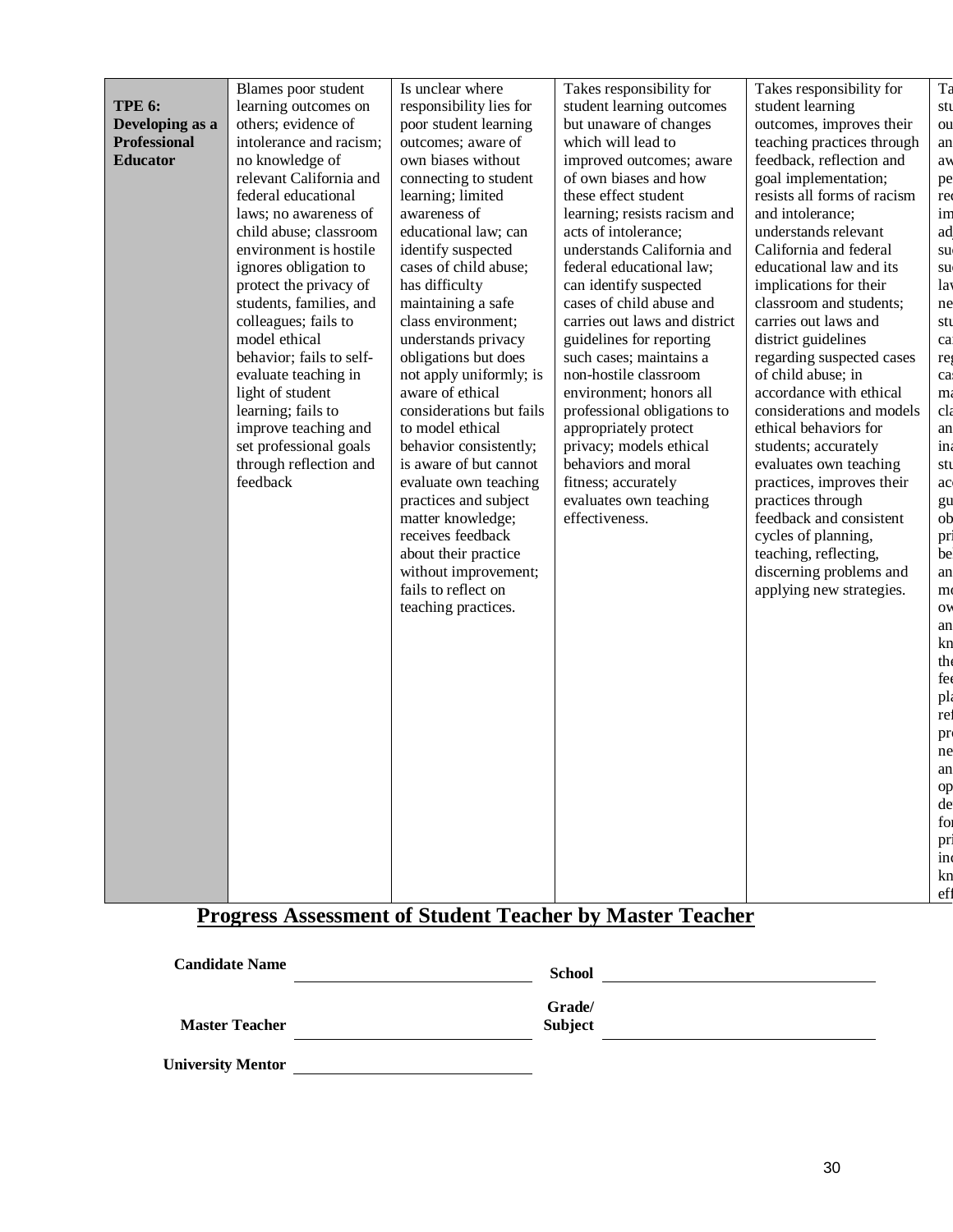*Please place a check under the appropriate rating for each statement to indicate your assessment of this Candidate's demonstration of competency at this time with special attention to the underlined Teaching Performance Expectations. Your feedback will help our University Support Providers determine areas of focus for additional support.*

**Ratings:**

- *0: No Competency Demonstrated*
- *1: Minimal Competency Demonstrated*
- *2: Basic Competency Demonstrated*
- *3: Proficient Competency Demonstrated* 
	- *(Minimum level required for recommendation for Preliminary Teaching Credential)*
- *4: Exceptional Competency Demonstrated*
- *N: Not Observed/Not Applicable*

| <b>TPE</b>                                                           | Evidence Observed | Rating |
|----------------------------------------------------------------------|-------------------|--------|
|                                                                      |                   |        |
| TPE 1: Engaging and Supporting                                       |                   |        |
| All Students in Learning TPE 2:                                      |                   |        |
| <b>Creating and Maintaining</b><br><b>Effective Environments for</b> |                   |        |
| <b>Student Learning</b>                                              |                   |        |
|                                                                      |                   |        |
|                                                                      |                   |        |
| TPE 2: Creating and Maintaining                                      |                   |        |
| <b>Effective Environments for</b>                                    |                   |        |
| <b>Student Learning</b>                                              |                   |        |
|                                                                      |                   |        |
| TPE 3: Understanding and                                             |                   |        |
| Organizing Subject Matter for<br><b>Student Learning</b>             |                   |        |
|                                                                      |                   |        |
|                                                                      |                   |        |
| TPE 4: Planning Instruction and                                      |                   |        |
| Designing Learning Experiences                                       |                   |        |
| for All Students                                                     |                   |        |
|                                                                      |                   |        |
| TPE 5: Assessing Student                                             |                   |        |
| Learning                                                             |                   |        |
|                                                                      |                   |        |
|                                                                      |                   |        |
|                                                                      |                   |        |
| TPE 6: Developing as a<br><b>Professional Educator</b>               |                   |        |
|                                                                      |                   |        |
|                                                                      |                   |        |
|                                                                      |                   |        |
|                                                                      |                   |        |

### **Please note below any further explanatory comments to your ratings based on your observations.**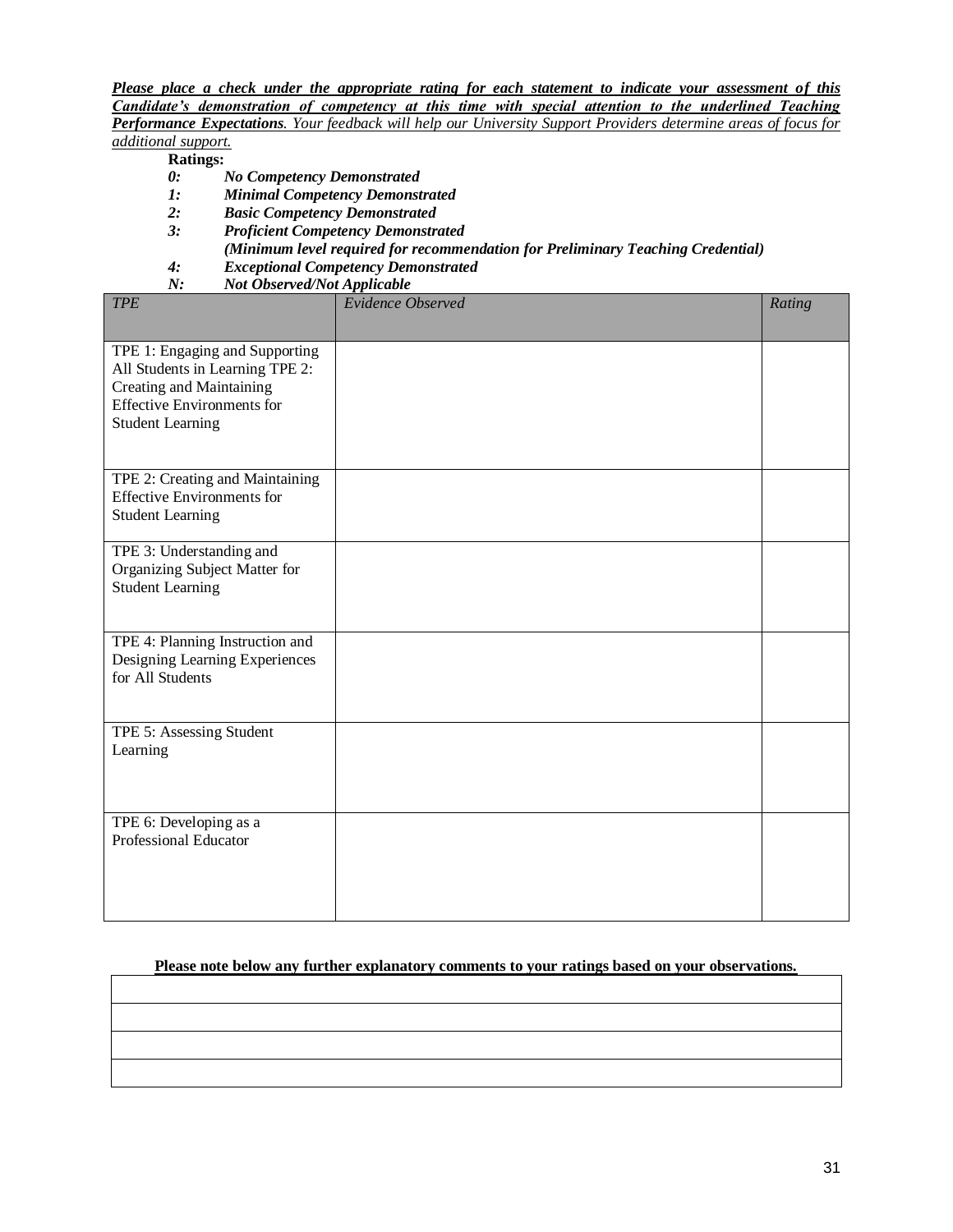Master Teacher Signature:

Candidate Signature:

### CSOE Lesson Plan Template

#### **OBJECTIVE.**

What will your students be able to do?

#### **ASSESSMENT.**

How will you know whether your students have made progress toward the objective? How and when will you assess mastery?

#### **COMMON CORE.**

Which Common Core standards will you address?

### **MATERIALS**

|              | <b>OPENING.</b> $(10 \text{ minutes} - \text{suggested})$ |                 | <b>STRATEGIES</b> | <b>QUESTIONS TO CONSIDER</b><br>How will you engage students and<br>capture their interest?<br>How will you communicate what<br>is about to happen? How will you<br>communicate how it will happen?<br>How will you communicate its<br><i>importance</i> ? How will you<br>communicate <i>connections</i> to<br>previous & future lessons?                             | <b>DIFFERENTIATION</b><br>How will you<br>differentiate your<br>instruction to reach the<br>diversity of learners in<br>your classroom?<br>How will you address<br>your English Learners?<br>List the specific<br>strategies you will use. |
|--------------|-----------------------------------------------------------|-----------------|-------------------|------------------------------------------------------------------------------------------------------------------------------------------------------------------------------------------------------------------------------------------------------------------------------------------------------------------------------------------------------------------------|--------------------------------------------------------------------------------------------------------------------------------------------------------------------------------------------------------------------------------------------|
| <b>TIME</b>  | <b>TEACHER</b>                                            | <b>STUDENTS</b> |                   |                                                                                                                                                                                                                                                                                                                                                                        |                                                                                                                                                                                                                                            |
| – suggested) | <b>INTRODUCTION OF NEW MATERIAL. (10 minutes)</b>         |                 | <b>STRATEGIES</b> | <b>QUESTIONS TO CONSIDER</b><br>What key points will you<br>emphasize and reiterate?<br>How will you ensure that students<br>actively take-in information?<br>How will you vary your approach<br>to make information accessible to<br>all students?<br>Which potential<br>misunderstandings will you<br>anticipate?<br>Why will students be engaged and<br>interested? | <b>DIFFERENTIATION</b><br>How will you<br>differentiate your<br>instruction to reach the<br>diversity of learners in<br>your classroom?<br>How will you address<br>your English Learners?<br>List the specific<br>strategies you will use. |